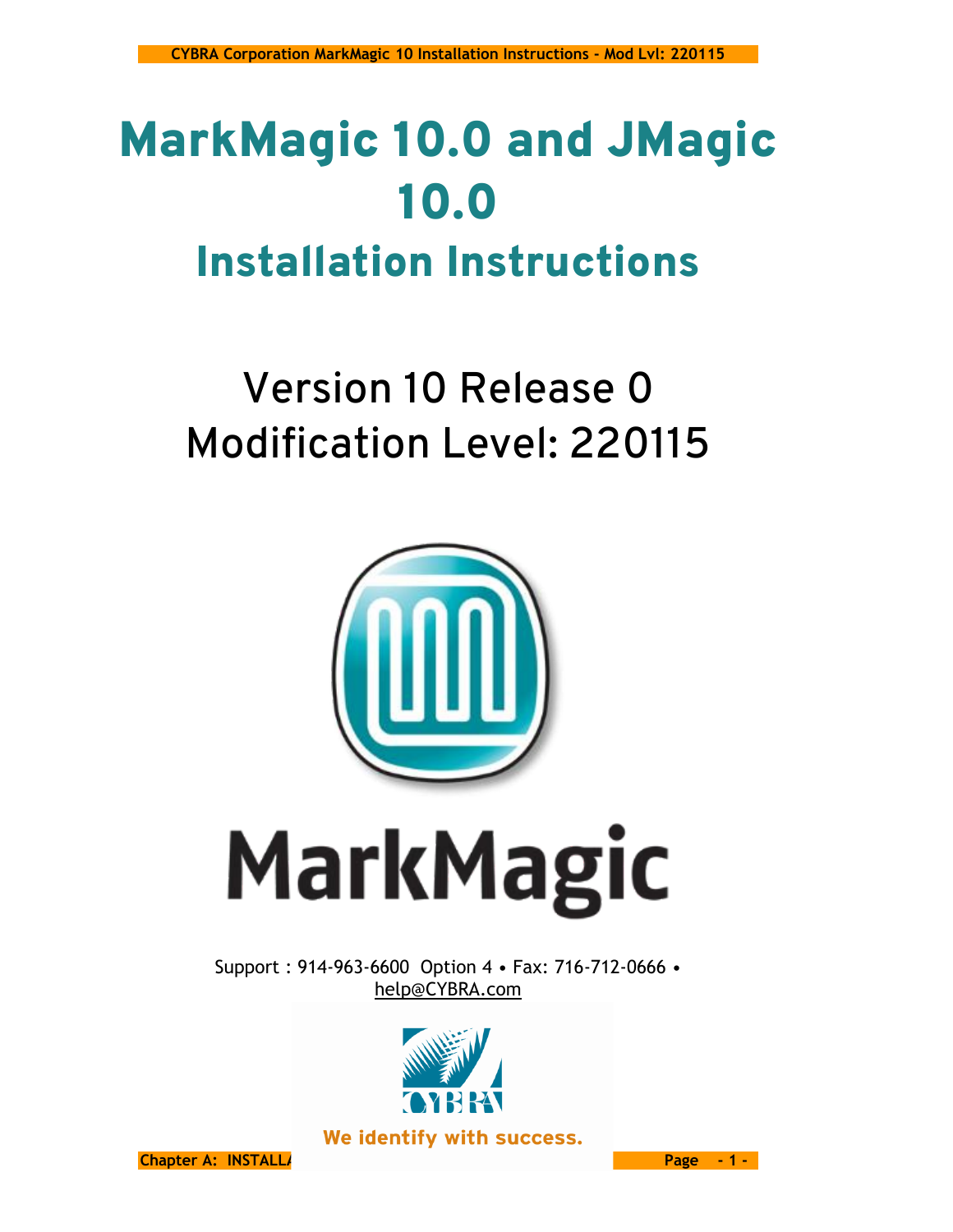| В.             |                                                |  |
|----------------|------------------------------------------------|--|
| 1.             |                                                |  |
| 2.             |                                                |  |
| 3.             |                                                |  |
| 4.             |                                                |  |
| 5.             |                                                |  |
| 6.             |                                                |  |
| $\mathbb{C}$   | DOWNLOAD INSTRUCTIONS - NEW INSTALLATION  13 - |  |
| 1.             |                                                |  |
| 2.             |                                                |  |
| 3 <sub>1</sub> |                                                |  |
| D.             | DOWNLOAD INSTRUCTIONS - UPGRADE  19 -          |  |
| 1.             |                                                |  |
| 2.             |                                                |  |
| 3.             |                                                |  |
| E.             |                                                |  |
| 1.             |                                                |  |
| 2.             |                                                |  |

#### **IMPORTANT INFORMATION FOR 4.1, 5.1, 6.1, 6.5, 7.2 and 7.7 USERS (PLEASE READ BEFORE UPGRADING TO MARKMAGIC 10.0)**

Users upgrading from version 4.1, 5.1, 6.1/6.5 (mod level 080620 or earlier) **must** upgrade to version 6.5 Mod Level 081219, then upgrade V6.5 to Version 8.6 Mod 131005 and then, finally, upgrade 8.6 to 10.0 Mod 220115. Please see MarkMagic 6 install guide and MarkMagic 8 install guide for details.

Users upgrading from version 6.1/6.5 mod level 081219, 7.2, 7.7 mod level 101216 or earlier, to version 10 **must** upgrade to Version 8.6 mod 131005 before upgrading to 10.0 Mod 220115.

Users planning to upgrade from versions 9.0 or 9.5 **must** upgrade to 9.5 mod level 200115, before upgrading to 10.0 Mod 220115.

Note: The MarkMagic 10 upgrade procedure will automatically cancel if the user attempts to upgrade from an unsupported version.

IBM OS V7R4 information: MarkMagic 9.5 mod level 200115 or MarkMagic v10.0 is required if upgrading to IBM OS V7R4 or later.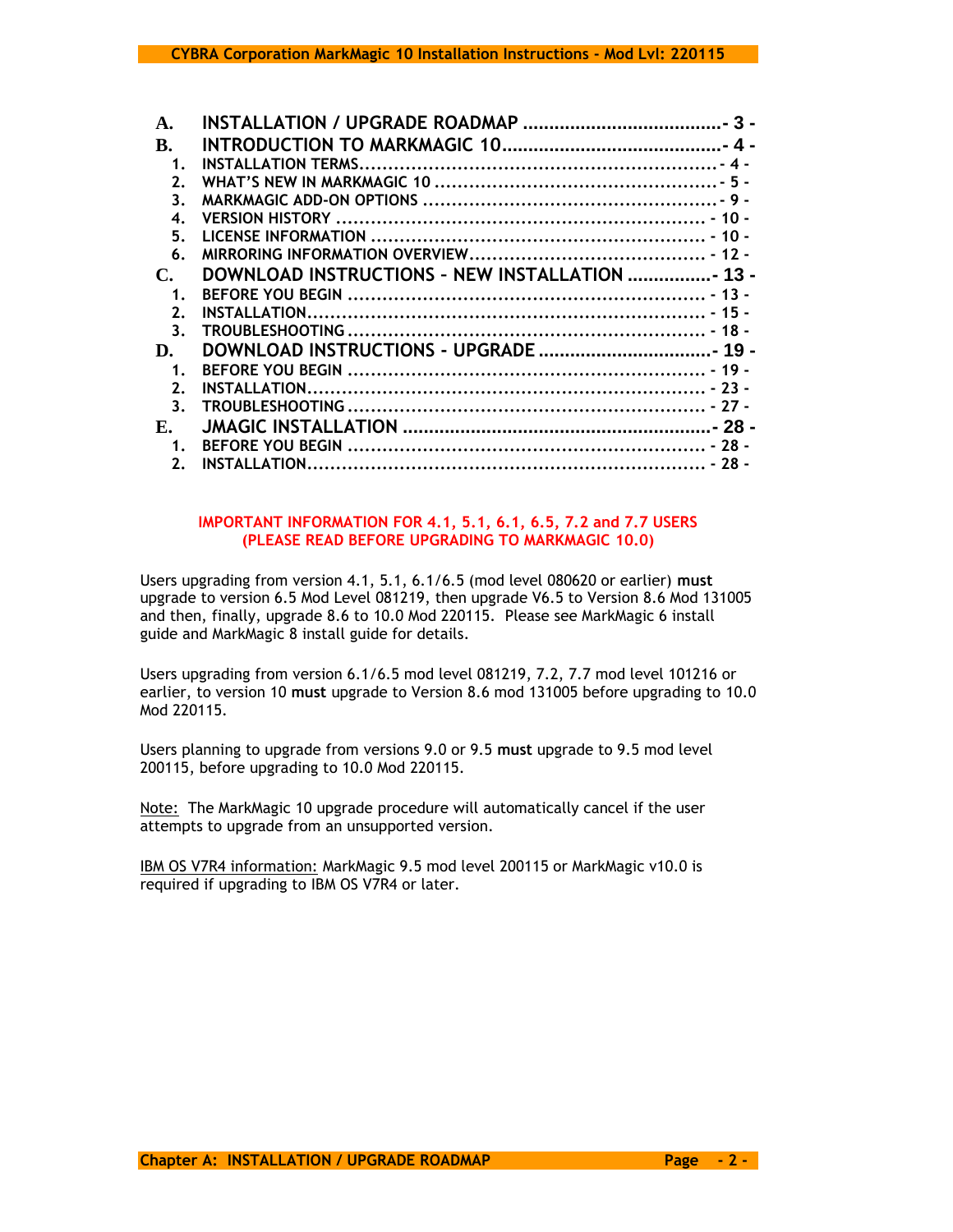## **A. INSTALLATION / UPGRADE ROADMAP**

<span id="page-2-0"></span>To find your System i OS version enter the following command: **DSPPTF** To determine your current MarkMagic version and mod level (if MarkMagic is currently installed), start MarkMagic (STRMRKMAG), press F9 for a command line, and type the following command: **SETMMPRM**

**MarkMagic 10 is compatible with IBM's operating systems "V7R1M0" and above.** *NOTE:* IBM released V7R1M0 in 2010.

• MarkMagic 10 also requires PASE "Portable App Solutions Environment" as well as Java licensed programs. Note: It is highly unlikely your System i does not already have these IBM supplied features.

If your system is using an older OS level (V5R4M0 or below), please contact your account manager or support representative to help determine the best MarkMagic version that can be successfully installed on your system's OS level.

JMagic version 10 mod level 220115 is the recommended version to use with MarkMagic 10 220115.

*NOTE*: If multiple versions of MarkMagic are installed on your system, please see *Upgrade Notes* in section D for important details.

*NOTE*: A MarkMagic installation cannot be performed if an independent auxiliary storage pools (ASP) is accessible. Tip: Remove all independent ASPs from your job by issuing the SETASPGRP (Set ASP Group) command and specify \*NONE for the ASP Group parameter.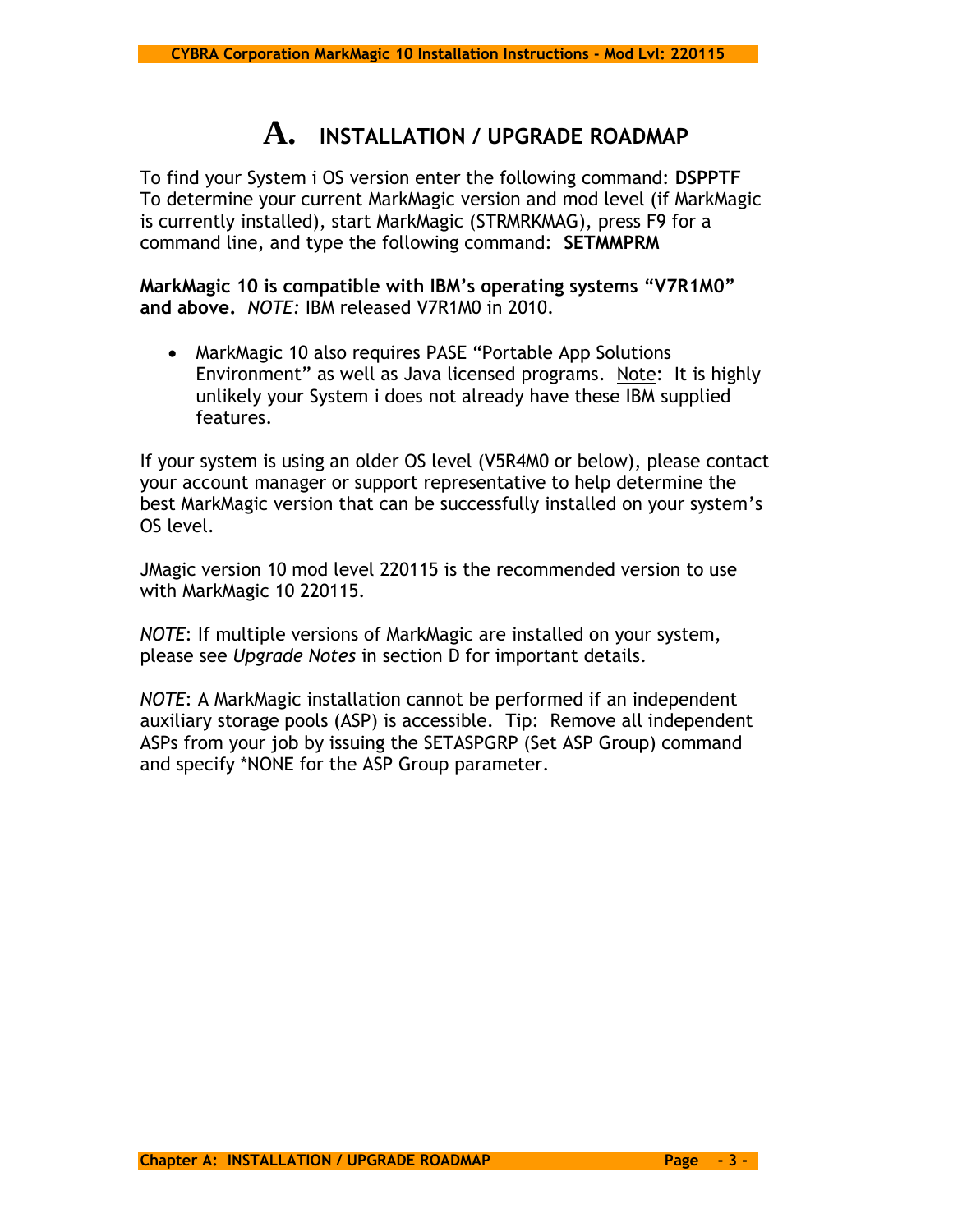## **B. INTRODUCTION TO MARKMAGIC 10**

<span id="page-3-0"></span>Enclosed is the latest modification level of CYBRA's MarkMagic 10 Bar Code Labels, RFID Tags, and Electronic Forms Software for the IBM System i featuring our JMagic 10 Client — the world's only WYSIWYG label and forms designer written in Java.

MarkMagic installation files and documentation are available via download from the CYBRA website [www.CYBRA.com](http://www.cybra.com/)

## <span id="page-3-1"></span>**1. INSTALLATION TERMS**

**Install** — An Install is a new installation of MarkMagic 10.

**Upgrade** — An Upgrade is a move from version to version; for example, if you are an existing customer on MarkMagic Version 8.6 or 9.5 and you wish to install MarkMagic 10.

**Update** — An Update is a move from one Mod level to a later Modification level of MarkMagic

To download MarkMagic 10, visit [http://cybra.com/my-downloads/.](http://cybra.com/my-downloads/)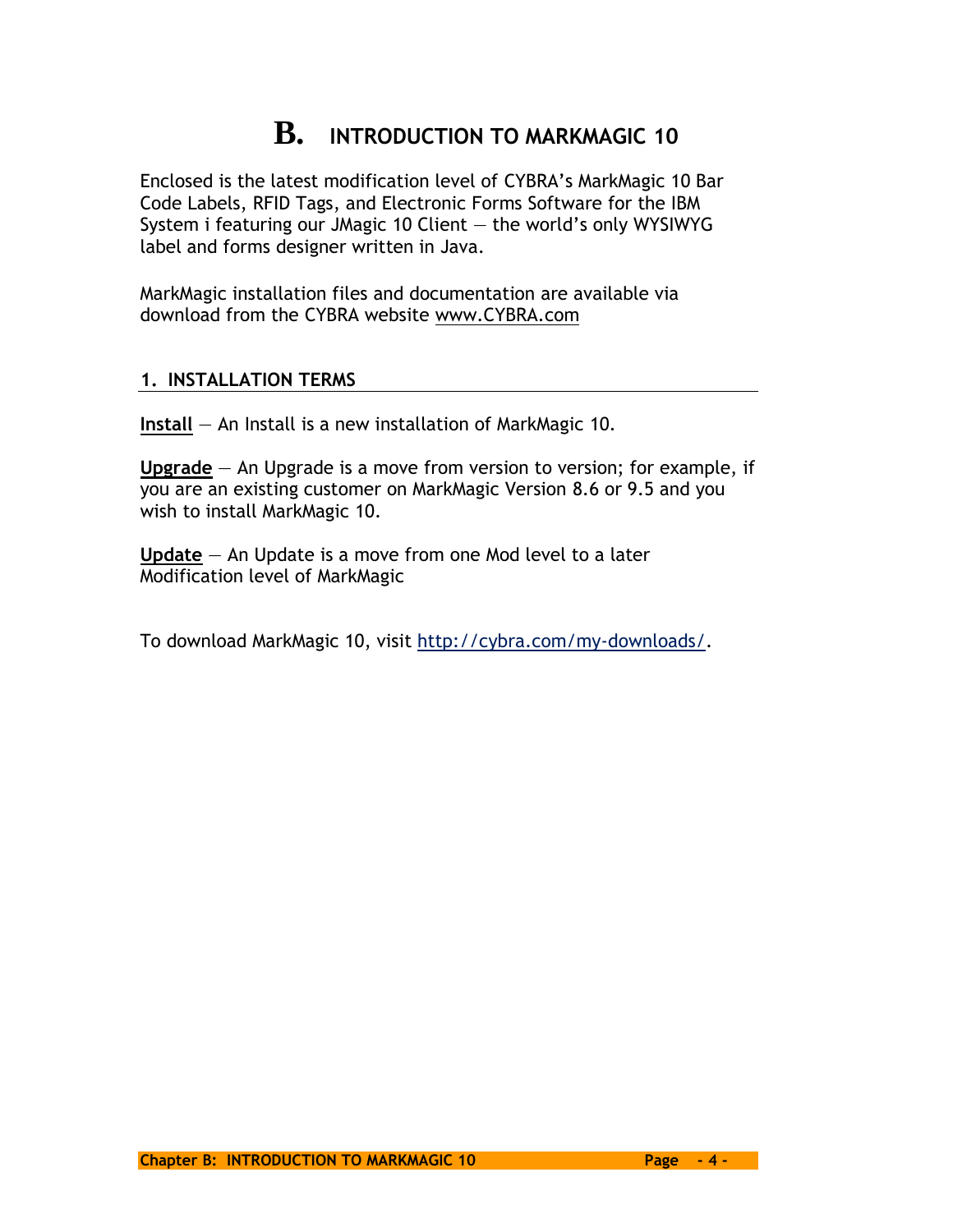## <span id="page-4-0"></span>**2. WHAT'S NEW IN MARKMAGIC 10**

Award-winning MarkMagic™ 10 is the easiest and fastest way to design and print the bar code labels, electronic forms, ad hoc reports, and RFID tags you need to communicate with your customers and suppliers. The culmination of years of innovative software engineering, new MarkMagic 10 is a total document development solution with features and capabilities not found in any other product on the market.



**MarkMagic 10 AKA "X"**

New MarkMagic™ 10 is more than a collection of updates. New MarkMagic 10 features breakthrough capabilities that give you more forms and report writing power, more flexibility to automate your document processing, more performance enhancements to reduce processing time, and more interface refinements to make designing bar code labels, RFID tags, forms and reports easier than ever before. Even more so than in previous versions, no technical skills are required to produce even more types of sophisticated documents with new MarkMagic 10.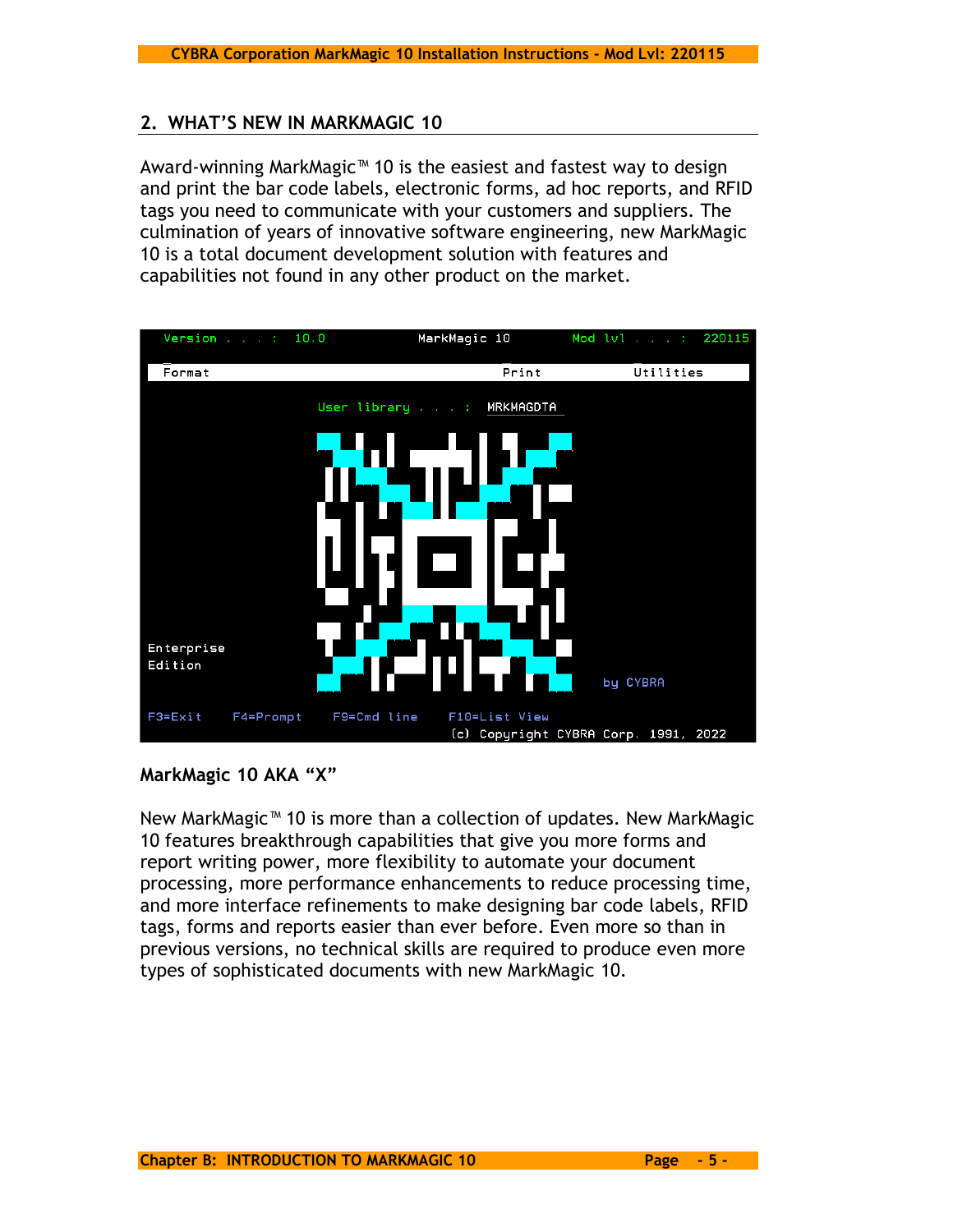**Enhancements in MarkMagic 10.0/JMagic 10.0 since 9.5 MOD LVL 200115**

• **New Combine data from multiple sources with All-New SQL Support** - Create labels and forms, combining data from multiple sources in the same document. In addition to their DB2 data, IBM i users can mix and match data from MySQL, SQL Server, and Oracle data sources. Previously, combining data from different sources required special programming. Now it can be done with no programming, using a simple user interface. Packaged with MarkMagic Enterprise Edition.



• **Merge any PDF document with a MarkMagic format** - You can now insert PDF documents into MarkMagic formats . The information contained on the PDF document can be positioned anywhere on a MarkMagic format. The PDF document can be one produced by any application. You can use an entire PDF page, or just a portion of it. One common use of this functionality would be for companies that subscribe to carrier APIs in order to take advantage of shipment rating and shopping cart integration. With MarkMagic's new PDF merge feature, they can automatically transform a PDF of a carrier label into a variable graphic that can be incorporated into e-commerce collated forms.

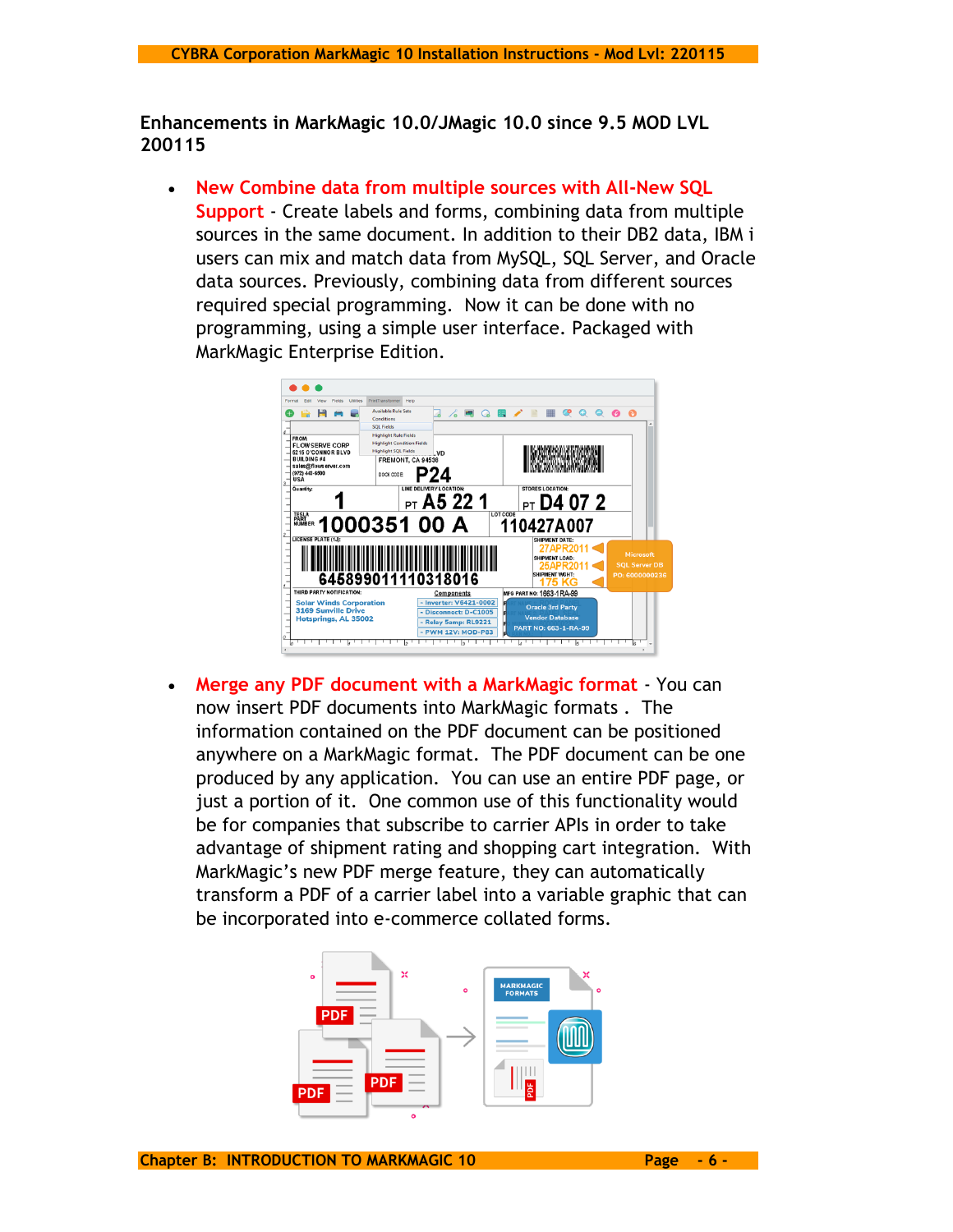- **Long \*HEADING Text and Data Fields** Maximum Field Length has been increased to 350 characters. This makes it much easier to create formats containing long fields such as product instructions or legal information, without having to experience the tedious task of linking together multiple small Data fields or physically lining up multiple Text fields to create a long paragraph.
- **Edit Feature for PDF Text Fields** The ability to create user editable text fields has been added to the MarkMagic PDF driver. These are special fields that will only show on PDF documents and are commonly used to allow users to fill in their own information when they view the PDF.
- **PrintMonitor can now be triggered by IFS activity** In addition to watching an existing OS/400 spooled output file, or DB2/400 physical or logical file for new records, PrintMonitor now can monitor a folder on the IFS and trigger a print job when it detects a newly added file. This is done by using the new PrintMonitor \*DIR parameter.
- **MarkMagic Jobs Enhanced with new optional "Graphic Conversion" Step** - You can now define jobs that include a step to convert various image types and PDF files to variable graphics before the Copy, Edit, and Print Steps.
- **Advanced Graphic Conversion options for Cropping and Removing white space** - When you convert a source graphic you can now optionally choose just part of the Source Image area. Example: 8.5 X 11 "image" has a 4 x 6 inch shipping label rotated on the top half and then shipping instructions below it. You can choose the area that has just the shipping label for conversion.

You can now remove all surrounding white space from a source image. Example: A product image that contains unwanted white space can now be converted and used more efficiently, without wasted white space in the image which normally takes up canvas space and memory…. or forces you to manually edit each image. The new graphic conversion capabilities are supported in the JMagic label/forms designer and MarkMagic for IBM i Commands.

• **New Search Capabilities** - Before modifying a format, you can now determine which formats will be affected by the change. For example: all formats that include the P.O. number or all labels that have the string "PART#" anywhere in a field name. This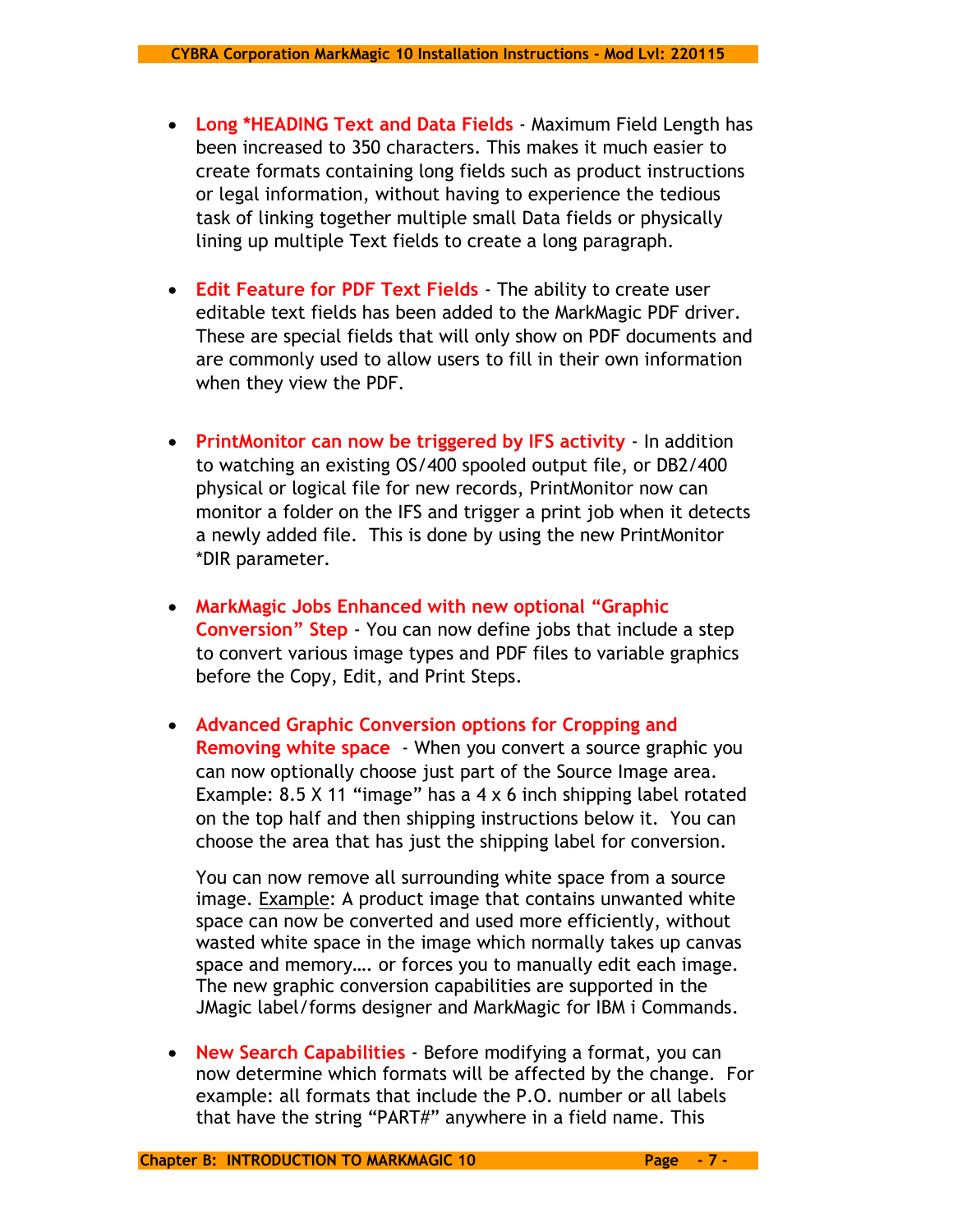feature lets you find all fields in all formats that contain a character string or an attribute across user libraries.

- **Enhanced History & Logging**  Lets you determine which fields in a format were modified, when a field was modified, what was modified, and by whom. In addition, you can find out which format was printed, when it was printed, and by which user, sorted by date or by number of times printed.
- **Updated Web Help**  Completely rewritten and revamped Web Help documentation for 5250 interface. New HTML5 context sensitive web help is provided with up to date content. JMagic help coming soon.
- **New Box Field Feature** Rounded & Notched corners for the PCL5 Laser and PDF drivers. This is a common desktop publishing feature that we have added to MarkMagic.
- **New Strikethrough support for all drivers**  Including change color of strike in our color drivers. This is a common word processing feature that we have added to MarkMagic.
- **Font support expanded** Font field type has been expanded from 2 to 4 characters, thus allowing for a maximum number of up to 9999 different font types.
- **Increased maximum number of text, barcode, and graphics fields per format** - Increased to maximum of 5,000 fields per format, allowing for very large formats with many fields.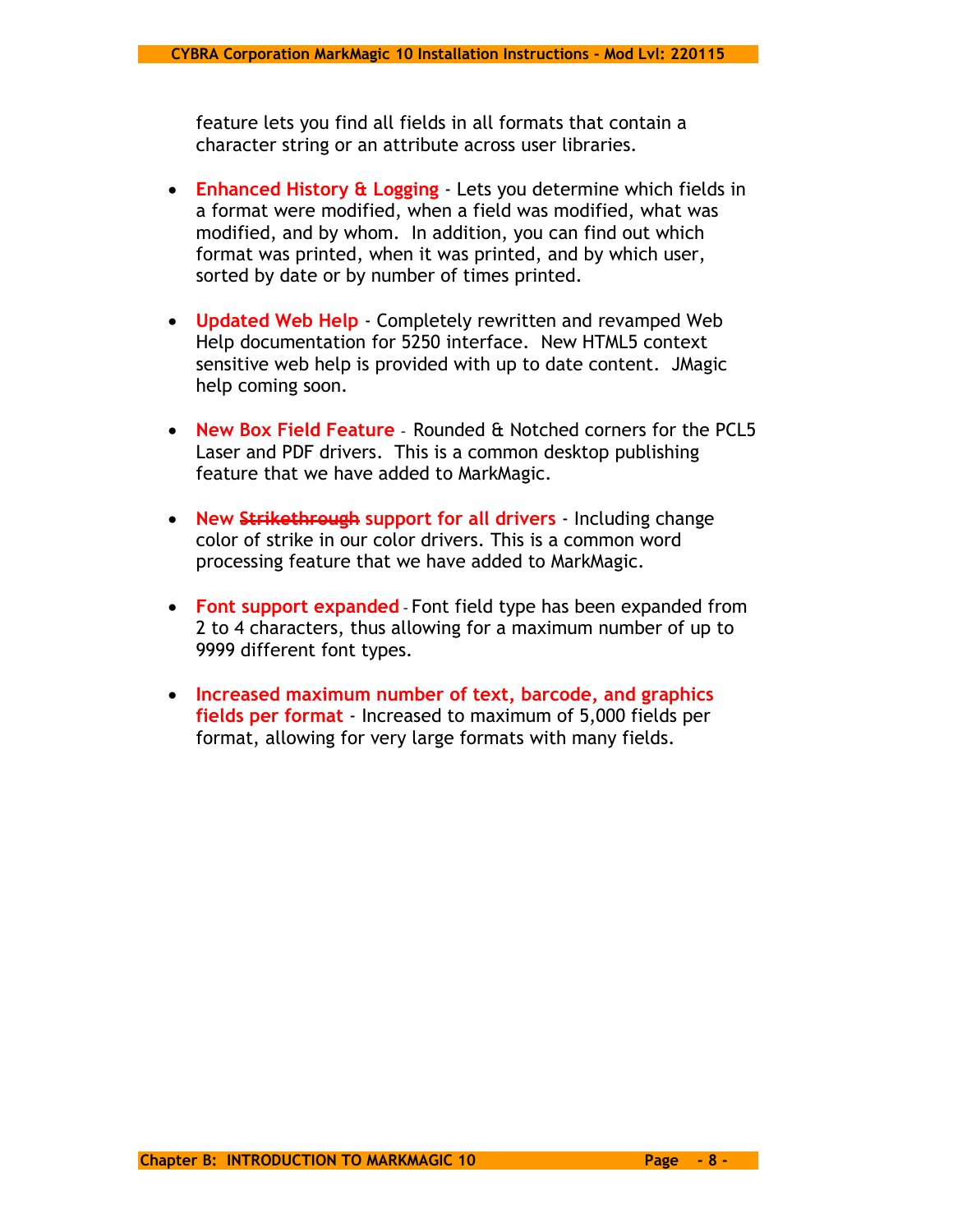## <span id="page-8-0"></span>**3. MARKMAGIC ADD-ON OPTIONS**

## **Quick Comply RFID Add-On Option**

MarkMagic supports encoding "smart" labels containing RFID tags for these seven popular thermal printer types: Monarch, Zebra, Printronix, Intermec, Sato, Datamax, and Avery Dennison. Included is support for both Class 1 and Class 0+ EPC standards as well as the more prominent Class 1, Generation 2, EPC protocol from tag manufactures. MarkMagic RFID Option also supports the complex logic regarding decimal to binary to hex data conversion, so you don't have to. Just pass your System i decimal data and the RFID option will do the rest. Tag password lock/unlock and user defined data can also be defined. Quick Comply RFID lets you quickly and easily meet EPC compliance mandates with built-in item level (SGTIN) serialization. While previous versions of MarkMagic fully supported RFID tag compliance, new MarkMagic accomplishes this in a matter of minutes, rather than hours.

## **PrintTransformer Add-On Option**

MarkMagic PrintTransformer lets you print fields based on user defined conditions such as printing negative values in red, or hiding a box field if a carrier class of service does not require a box field to print. Print Transformer makes it easy to define rules at the field level. Text, Bar Code, Line, Box, Graphic, Text Block and RFID field attributes can be defined to conditionally print based on variable data or job attributes. The rule-based option gives you the ability to redirect and modify inprocess print jobs without programming. Spool files that meet userdefined criteria are manipulated and printed according to user determined rules. This eliminates programming for virtually all complex forms printing applications. Using intelligent print routing, spool files can be separated and sent to different printers and e-mail addresses based on the data in the spool file. In addition, label file records can cause several labels to be printed on different printers based on the information in the label file. The JMagic PrintTransformer GUI makes defining even the most complex rule easy.

### **Print Monitor Add-On Option**

Print Monitor eliminates programming for automatic MarkMagic printing. New spooled files added to a queue or a record added to a database file will trigger a MarkMagic Job to print labels or forms.

## **PDF Email and Fax Add-On Option**

Can produce Adobe Acrobat PDF files containing searchable text and readable bar codes. PDF documents can be sent as e-mail attachments.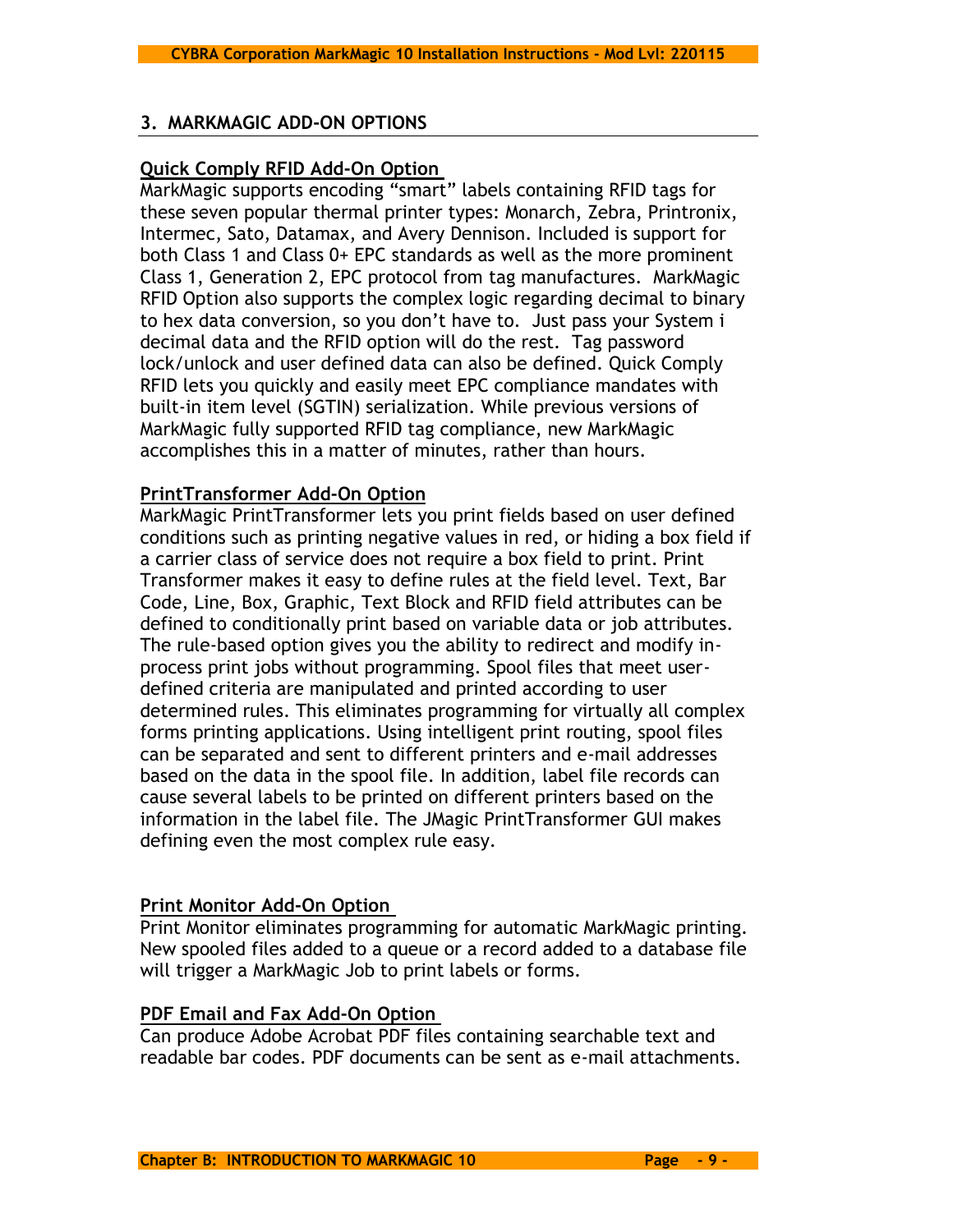*FAX: Any format designed using the MarkMagic HPPCL5, HPLJ4P, or AFPDS printer device types can now be faxed directly from the System i. This option requires IBM Facsimile Support for System i (licensed program: 5798FAX) to be installed and functional with a fax profile that has enhanced services enabled. To use the Fax capability, either the SNDMMFAX or PRTLBLF command can be used. (Note: in order to take advantage of MarkMagic's automatic PCL graphic conversion to AFPDS the user must be enrolled in the system directory (WRKDIRE), the source image must in the MarkMagic graphics gallery, and licensed program: 5722AF1, IBM AFP Utilities must be enabled.* 

## **Laser Printer 2D Bar Code Add-On Option**

Select this option if you need to print UPS Maxicode, PDF417 or DataMatrix 2D bar codes on HP PCL Laser or IBM AFP or IPDS laser printers.

## **FormWeaver Add-On Option**

The FormWeaver option enables printing of documents that merge up to 100 formats. An example of merged formats would be a pick ticket or invoice form with a shipping label in the lower left hand corner. FormWeaver Documents can also consist of two or more different formats, each on a separate page, for each input record. An example of multiple formats per input record would be a printed bill of lading that contains a duplexed back page with special instructions.

## <span id="page-9-0"></span>**4. VERSION HISTORY**

A complete list of MarkMagic & JMagic enhancements and updates can be found at: http://cybra.com/markmagic-v10-modification-levelhistory/

## <span id="page-9-1"></span>**5. LICENSE INFORMATION**

The MarkMagic 10 licensing scheme requires that we know your processor group, in addition to the CPU model and serial number. Also we need to know whether MarkMagic will be run in more than one logical partition (LPAR).

Note: A new MarkMagic 10 license code is required for all MarkMagic version upgrades.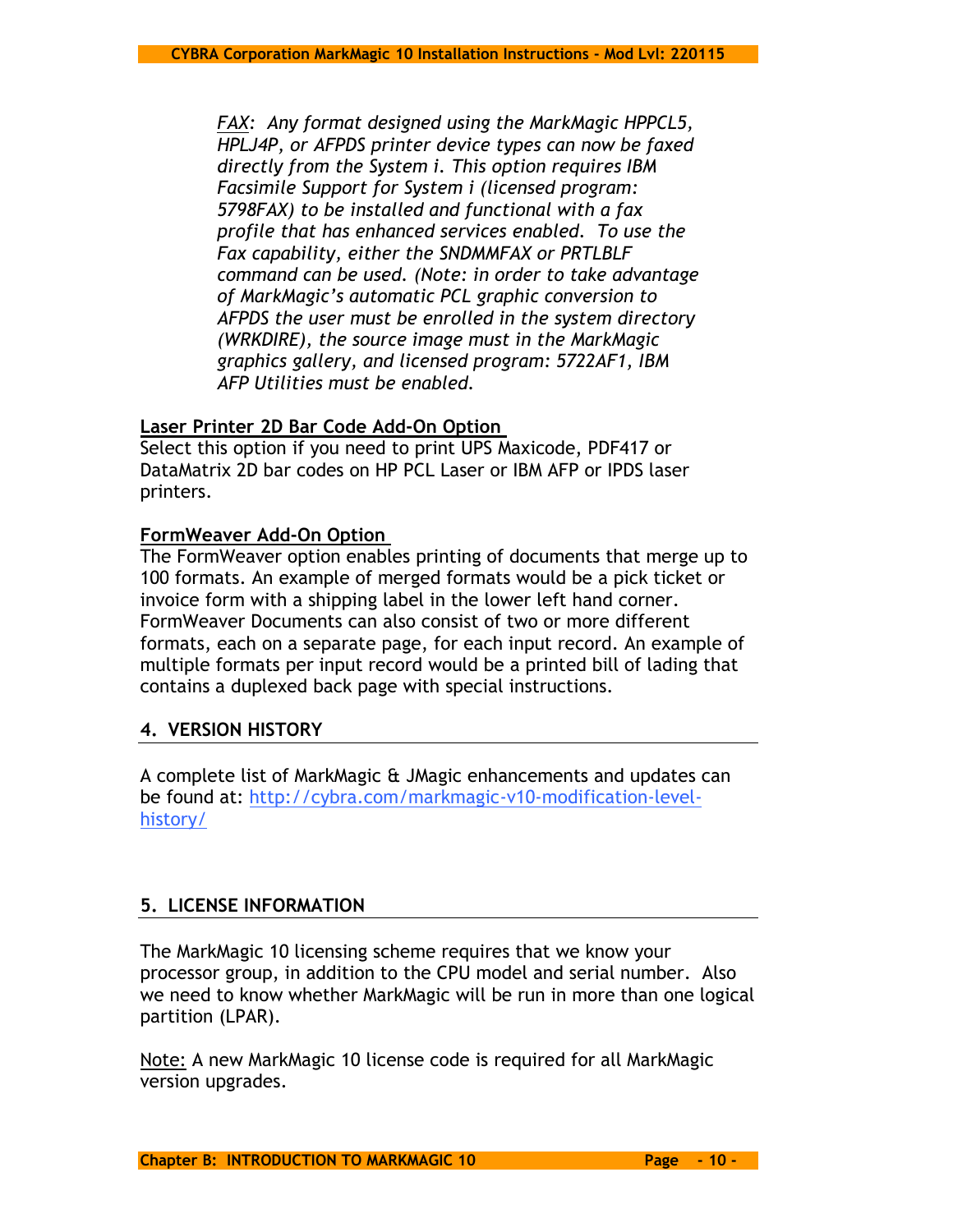The following command will display your Processor Group: **WRKLICINF** (Work with License Information). Please include the following information in your MarkMagic 10 product key requests:

| <b>CPU Model:</b>       | 3 Character value            |
|-------------------------|------------------------------|
| <b>Processor Group:</b> | P05, P10, P20, P30, P40, P50 |
| CPU Serial #:           | 7 Character value            |
| $LPAR#$ :               | 000 through 999 (unlimited)  |

You will not be able to access your LPAR number if you do not have a previous version of MarkMagic on your system. If this is the case, please let your sales representative know. We will issue you a temporary code with a default LPAR#. After you install MarkMagic you can access your LPAR# with the following command: **MRKMAG100/SETMMPRM**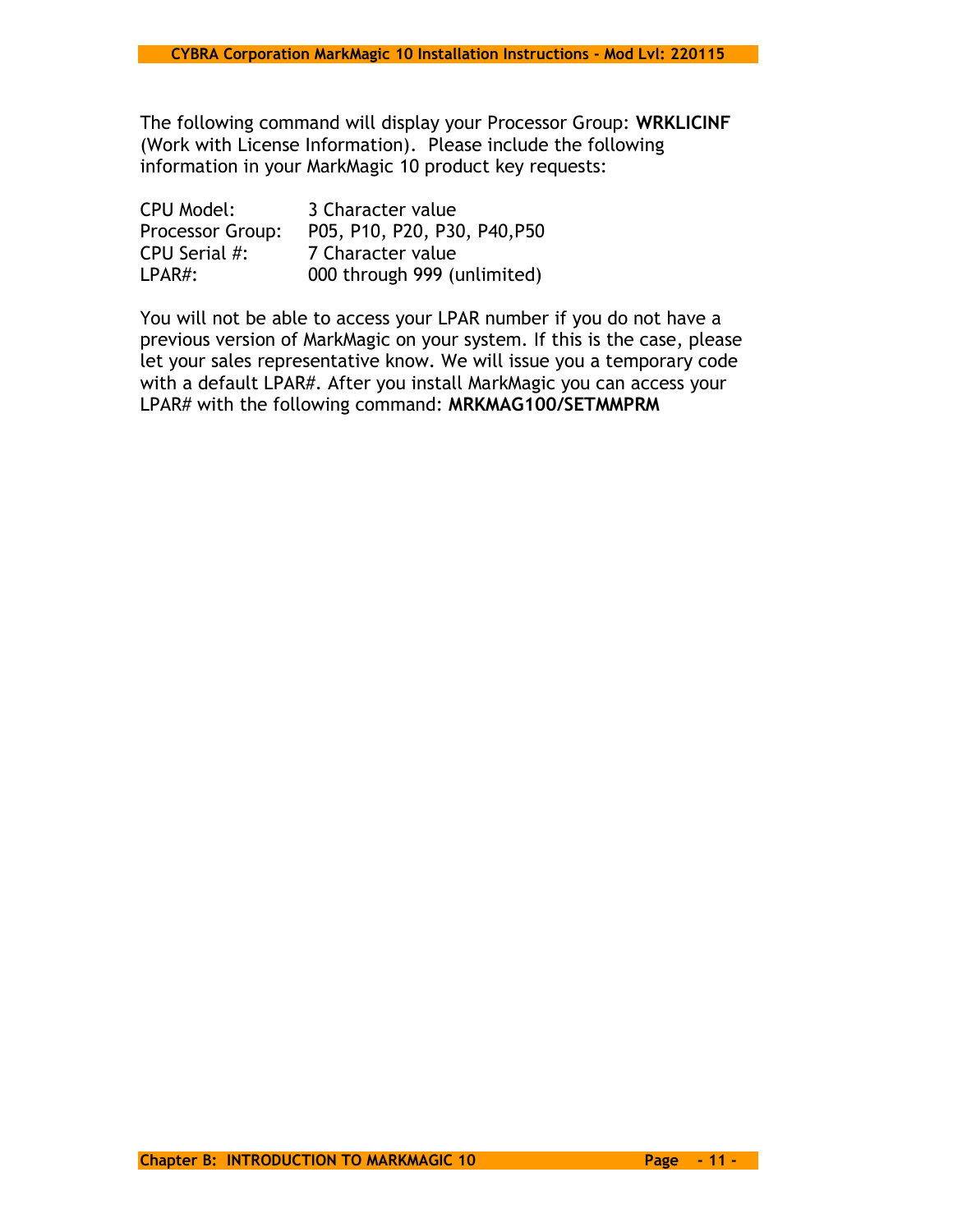#### <span id="page-11-0"></span>**6. MIRRORING INFORMATION OVERVIEW**

Any System i deemed as a Disaster Recovery or Back Up system must have MarkMagic 10 "installed" on the system and a valid authorization code. Saving objects from Prod system to DR system is not sufficient. Please install from Download before mirroring formats, jobs, graphics, rules, monitors, and conditions from your Prod system.

*Note: The objects listed below are meant as an overview of areas where you need to be careful. This is not intended to be a comprehensive list. Please contact [help@CYBRA.com](mailto:help@CYBRA.com) with any questions.*

1) MarkMagic licensing data is saved in LICPRD libraries which correlate to the MM version number (see below examples). Customers should not mirror these libraries.

MM100LICPR

2) MarkMagic DATA Areas, DATAQs, and User Spaces in MRKMAGDTA, MRKMAGXXx, and MRKMAGUSRP should not be mirrored.

Examples:

- o Data Area MMPRODKEYS in library MRKMAGXXx should not be mirrored.
- o Data Queues in MRKMAGDTA Library used to transfer bar code image data should not be mirrored.

| Object     | Type   | Text                         |  |  |
|------------|--------|------------------------------|--|--|
| GRARCVDTAO | * DTAO | Graphics received data queue |  |  |
| GRAROSDTAO | * DTAO | Graphics request data queue  |  |  |

- 3) Library MRKMAGUSRP contains several Data Areas and User Spaces that should not be mirrored.
- 4) MarkMagic \*CMD objects in library QGPL should not be mirrored.
- 5) MarkMagic \*JRNRCV and \*JRN journal objects in library MRKMAGDTA should not be mirrored.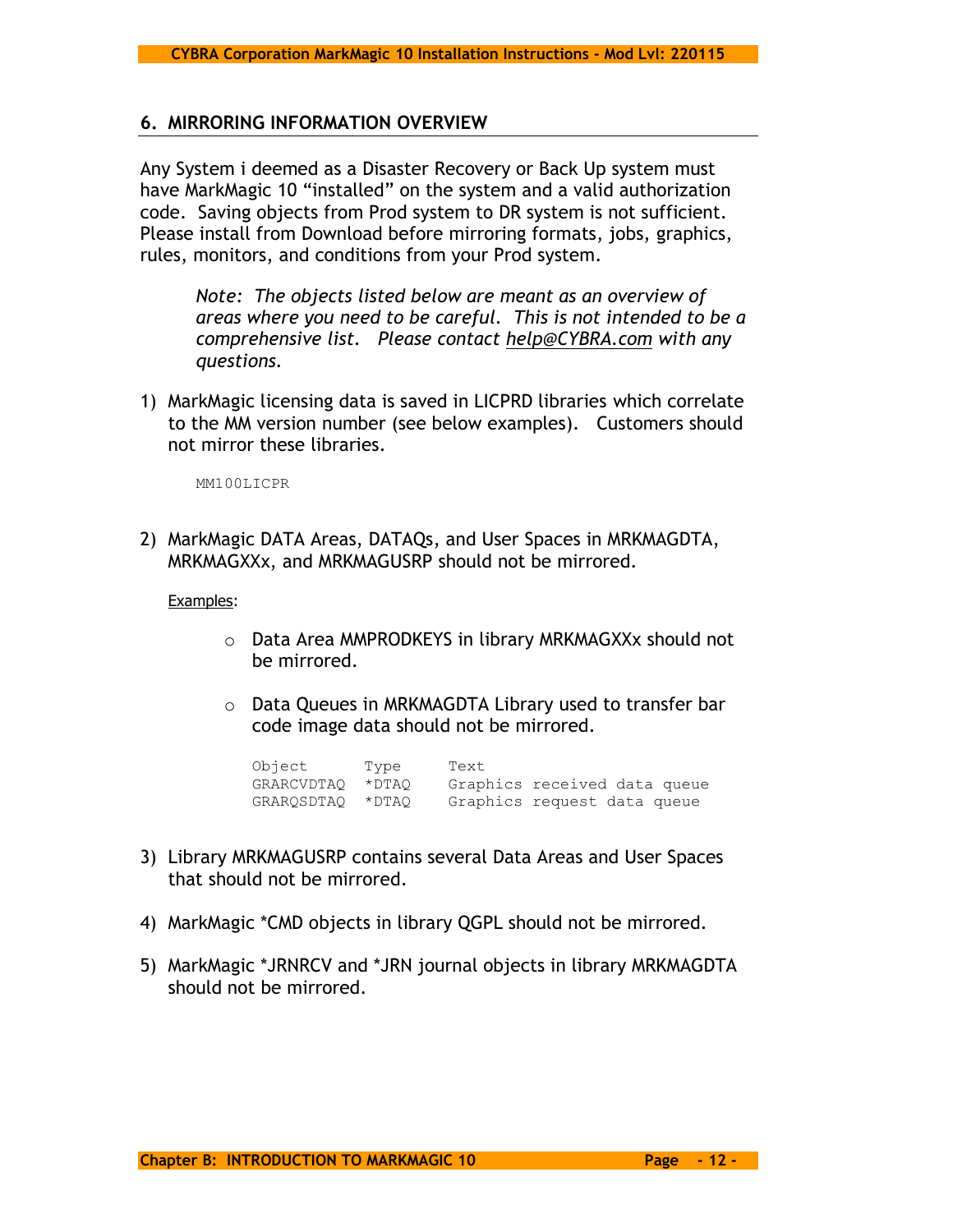## **C. DOWNLOAD INSTRUCTIONS – NEW INSTALLATION**

## <span id="page-12-1"></span><span id="page-12-0"></span>**1. BEFORE YOU BEGIN**

- Click on the appropriate MarkMagic 10 link to download. If you are prompted to open or save the MarkMagic10\_220115.zip file, save it to a temporary directory on your PC.
- Once the download is complete, find the downloaded file and extract the zip file contents. The enclosed file will have an .EXE extension. Double click on the icon to begin the MarkMagic 10 InstallAnywhere installation process.

| InstallAnywhere |                                         |        |
|-----------------|-----------------------------------------|--------|
| य,              | InstallAnywhere is preparing to install |        |
|                 |                                         |        |
|                 | 30%                                     |        |
|                 |                                         | Cancel |
|                 |                                         |        |

- Make sure any firewalls that you may have installed do not block the install, and also confirm that FTP is configured and running on your System i.
- Follow the MarkMagic 10 installation prompts by clicking "Next"



**Chapter C. DOWNLOAD INSTRUCTIONS -- NEW INSTALLATION Page - 13 -**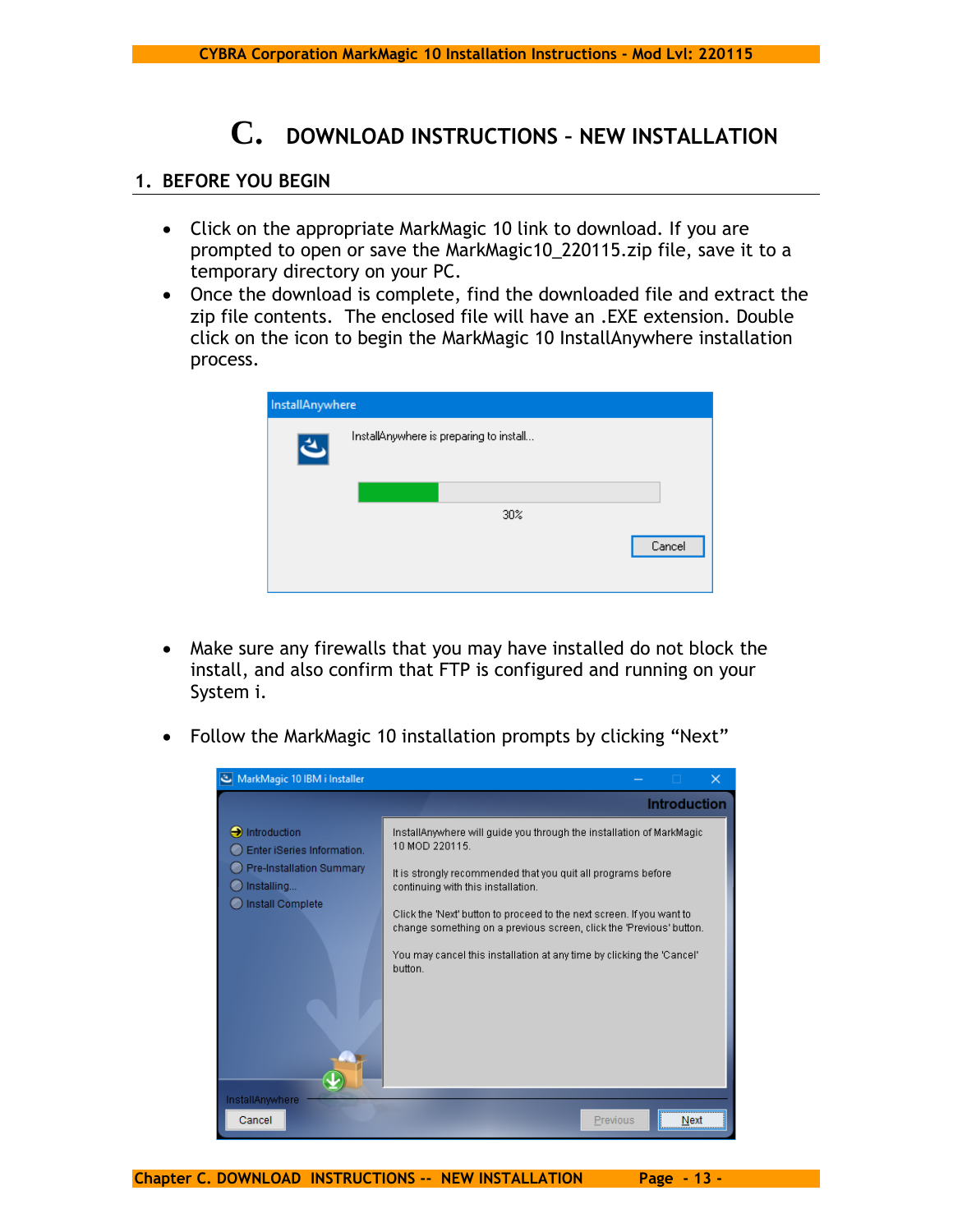• You will reach the "MarkMagic 10 IBM i Installer" panel. There you enter the name or IP address of the CPU on which you would like to install MarkMagic 10. Also enter your iSeries user id and password (we recommend your ID have QSECOFR authority). Then click "Next".



• You will be presented with the "Pre-Installation Summary". Click Install.

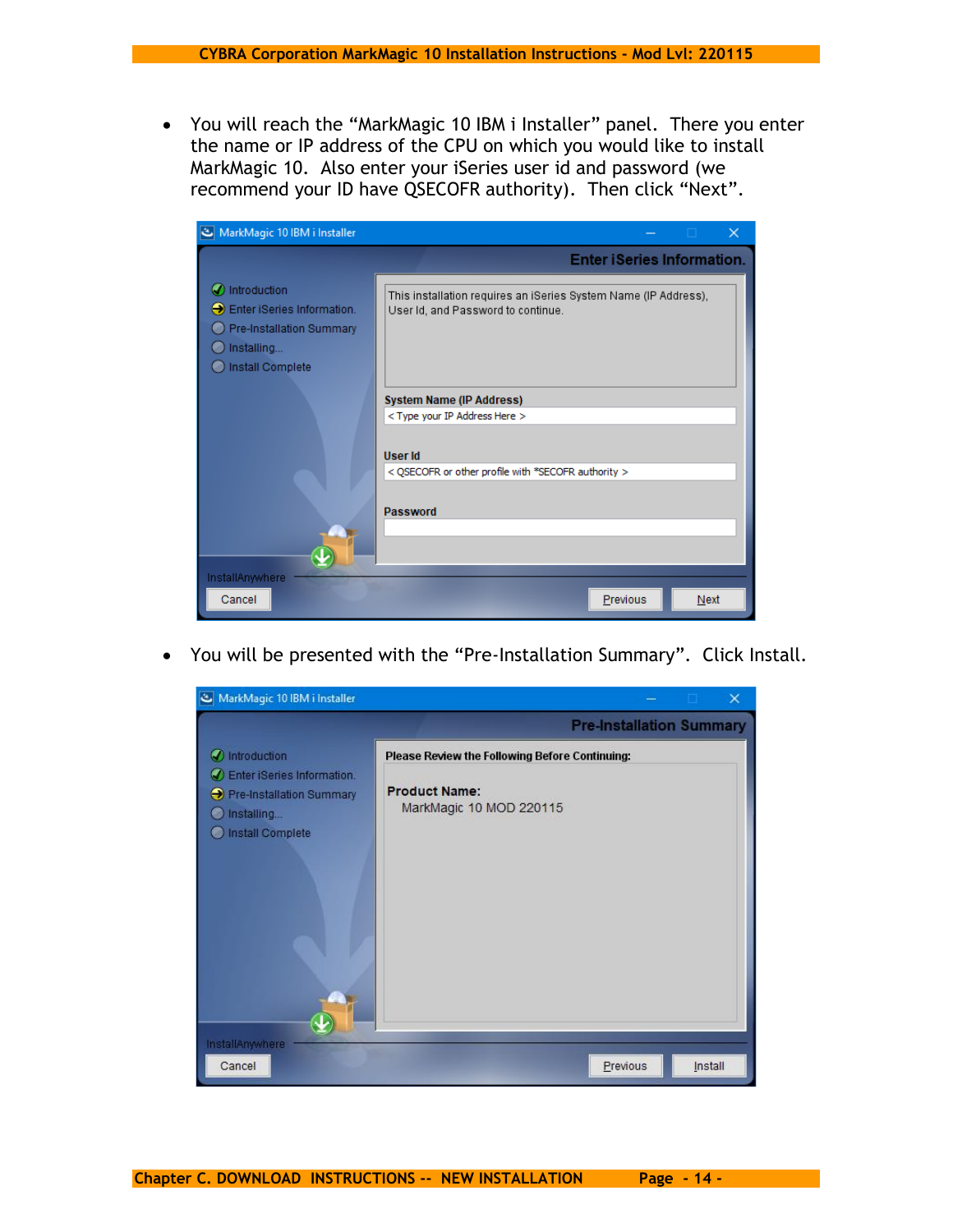• When the MarkMagic 10 process is completed, you will have a library named MM10TEMP on the System i. At this point you can restart your Windows Firewall, if applicable.



## <span id="page-14-0"></span>**2. INSTALLATION**

Sign on to a new session as **QSECOFR,** confirm both QTEMP and QGPL are on your library list and then enter the following command:

### **MM10TEMP/INSTALL**

The first screen that is displayed is a message that you are installing MarkMagic 10, mod 220115. Enter G to continue or C to cancel.

MarkMagic will load automatically and prompt you at various points for information such as your product keys and device types. When the install is complete, you will be prompted to sign off and then sign back on. The entire installation of MarkMagic should take less than 30 minutes.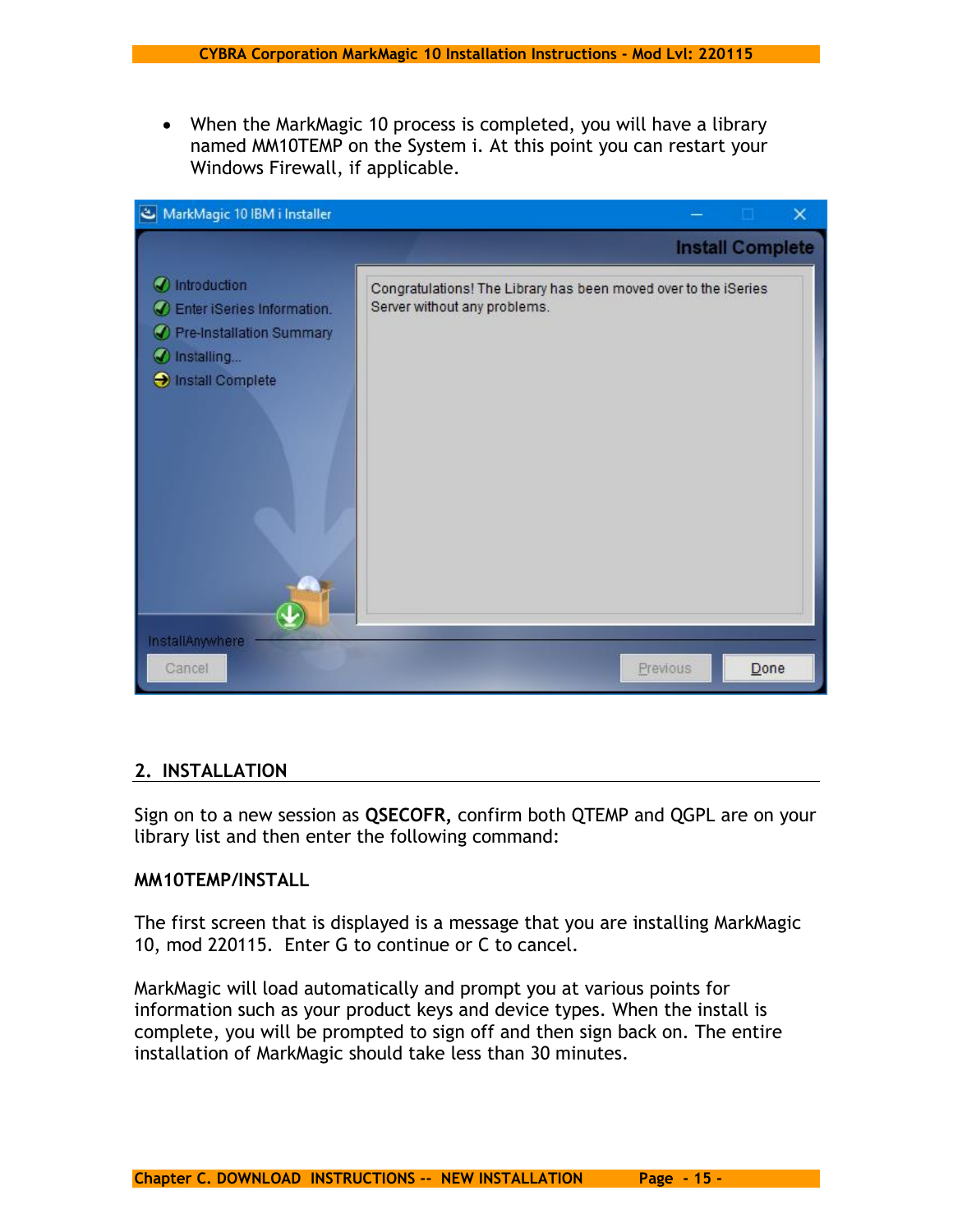Towards the end of the installation process, you will see the Set MarkMagic Parameters screen:

|             |                                 | Set MarkMagic Parameters                                                                       |                     |                                  |
|-------------|---------------------------------|------------------------------------------------------------------------------------------------|---------------------|----------------------------------|
|             | Date: 2/23/22<br>Time: 10:21:51 | CPU model type: 41A<br>CPU serial num: 7892C60<br>Processor group: P05<br>Logical partitn: 003 |                     | Version: 10.0<br>Mod lvl: 220115 |
|             | Type choices, press Enter.      |                                                                                                |                     |                                  |
|             | Printer device types *ALL       |                                                                                                |                     | F4 for list                      |
|             |                                 |                                                                                                |                     |                                  |
|             |                                 |                                                                                                |                     |                                  |
|             |                                 |                                                                                                |                     |                                  |
|             |                                 |                                                                                                |                     |                                  |
|             |                                 |                                                                                                |                     |                                  |
| $F3 = Exit$ | F5=Refresh                      | F8=Product Keys                                                                                | F10=Prod Key Detail | More<br>F12=Cancel               |

Add any additional device types or **\*ALL** to test with all available device types.

**Press F8 to Set MarkMagic product keys** (Call your account manager or CYBRA Sales at 914-963-6600 Option 3 for a MarkMagic 10 rental key).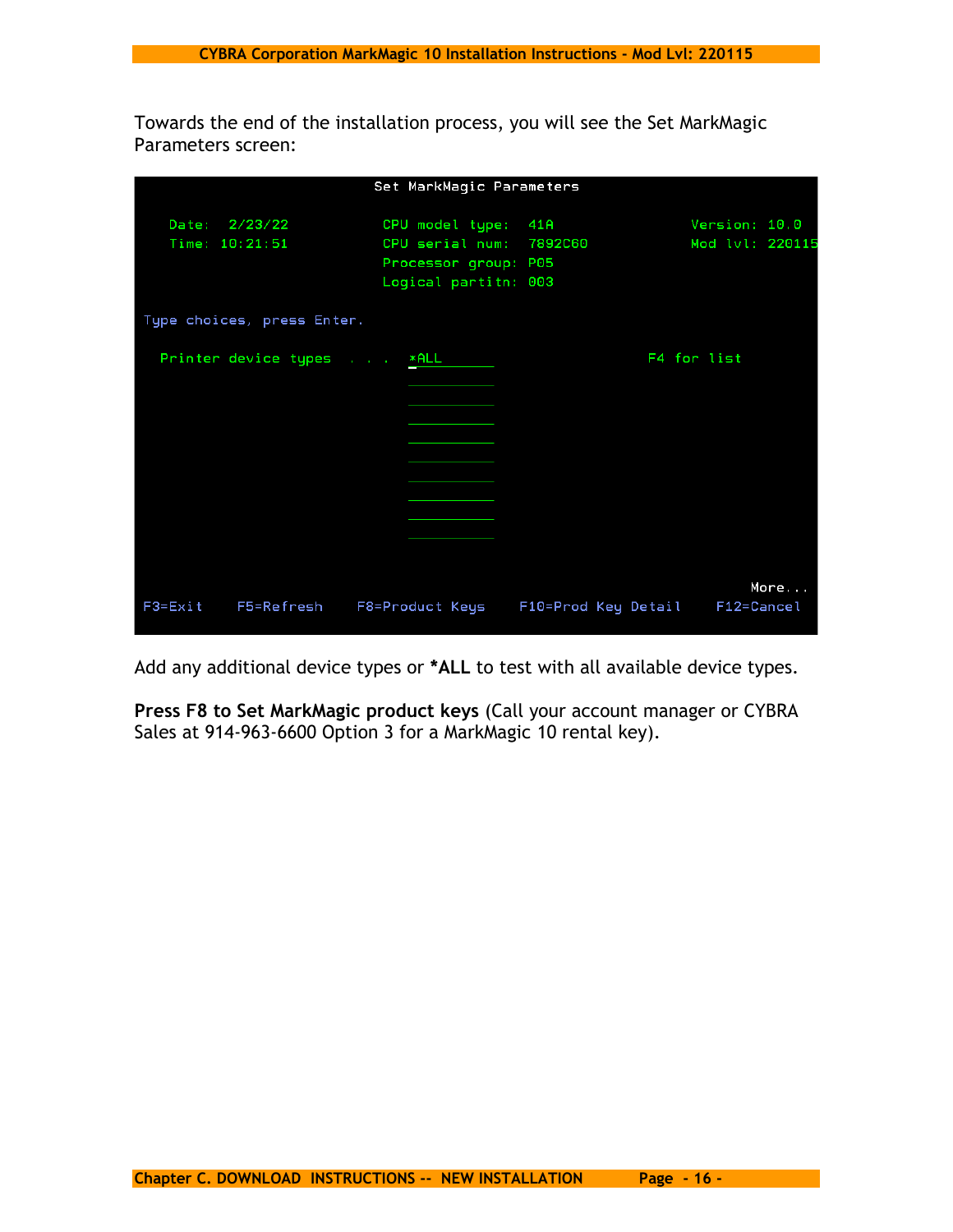|                                                                                                                                                                |              |       |                            |       |    |  |                 |    | Set MarkMagic Product keys       |         |            |
|----------------------------------------------------------------------------------------------------------------------------------------------------------------|--------------|-------|----------------------------|-------|----|--|-----------------|----|----------------------------------|---------|------------|
| 2/23/22<br>Version: 10.0<br>Date:<br>CPU model type:<br>41A<br>10:22:23<br>CPU serial num:<br>7892060<br>Time:<br>Processor group: P05<br>Logical partitn: 003 |              |       |                            |       |    |  | Mod lvl: 220115 |    |                                  |         |            |
|                                                                                                                                                                |              |       | Type choices, press Enter. |       |    |  |                 |    |                                  |         |            |
|                                                                                                                                                                |              |       |                            |       |    |  | Expiration      |    |                                  | Maximum | Maximum    |
|                                                                                                                                                                | Product keys |       |                            |       |    |  | (mm/dd/gy)      |    | LPAR                             | Users   | Printers   |
| 1.                                                                                                                                                             | 33872        | 08888 | 07BC0                      | 99401 | 05 |  | 02              | 22 | з                                | 999999  | 999999     |
|                                                                                                                                                                |              |       |                            |       | 00 |  | 00              | 00 | Θ                                | Θ       | Θ          |
|                                                                                                                                                                |              |       |                            |       | 00 |  | 00              | 00 | Θ                                | Θ       | Θ          |
|                                                                                                                                                                |              |       |                            |       | 00 |  | 00              | 00 | Θ                                | Θ       | Θ          |
|                                                                                                                                                                |              |       |                            |       | 00 |  | 00              | 00 | 0                                | Θ       | Θ          |
|                                                                                                                                                                |              |       |                            |       | 00 |  | 00              | 00 | Θ                                | Θ       | Θ          |
|                                                                                                                                                                |              |       |                            |       | 00 |  | 00              | 00 | 0                                | Θ       | Θ          |
|                                                                                                                                                                |              |       |                            |       | 00 |  | 00              | 00 | Θ                                | Θ       | Θ          |
|                                                                                                                                                                |              |       |                            |       | 00 |  | 00              | 00 | Θ                                | Θ       | Θ          |
|                                                                                                                                                                |              |       |                            |       | 00 |  | 00              | 00 | 0                                | Θ       | Θ          |
|                                                                                                                                                                | $F3 = Exit$  |       | F5=Refresh                 |       |    |  |                 |    | F8=Work with license information |         | F12=Cancel |

The Default 45-day Labels Runtime (Print Only) product key is enabled if no product key is entered.

The rental key you will be given will enable ALL MarkMagic features. Customers who receive permanent keys will require multiple product keys to activate the following MarkMagic 10 optional features:

- Print Monitor Option
- PDF Fax & Email Option
- Laser Printer 2D Option
- RFID Printing Option (Quick Comply)
- FormWeaver Option
- PrintTransformer Option
	- o Essentials
- On Demand Option

Once the installation is complete**, please sign off** your QSECOFR session to close and deallocate any open files. Sign back on and begin using MarkMagic.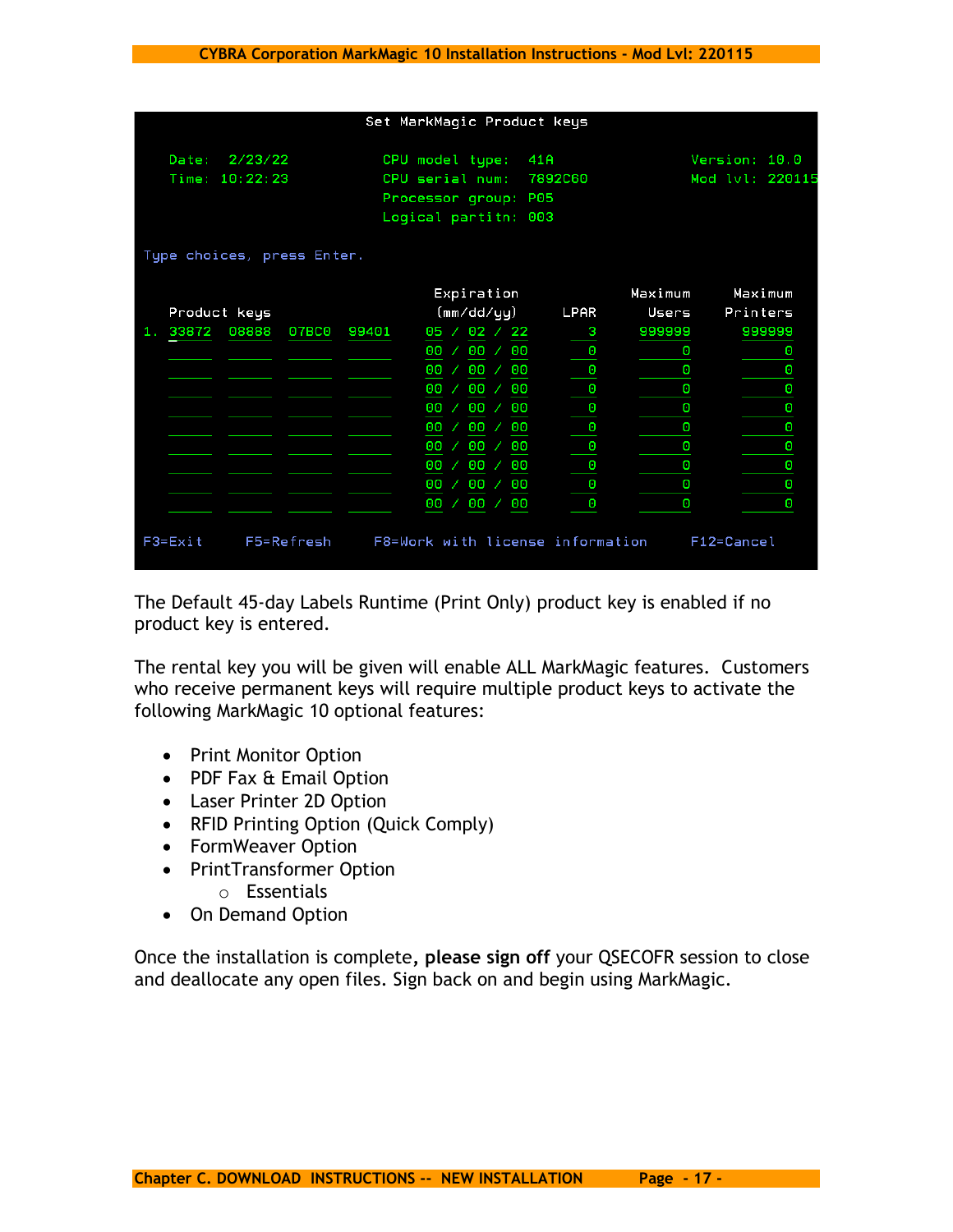## <span id="page-17-0"></span>**3. TROUBLESHOOTING**

Two MarkMagic Installation Logs are created upon completion of installation. The summary log contains MarkMagic installation comments, while the detail log also includes the full job log. The log's details are:

## Spooled Filename: MARKMAGIC User data: INSTALLLOG

In addition, the detail log is written to the following database file:

Library: QGPL File: MMINSLOG

If you have trouble installing MarkMagic 10 we request that you e-mail us the summary log immediately following your installation. If the installation is unsuccessful, there will most likely not be a printed install log. Please send the log file in QGPL to [help@CYBRA.com](mailto:help@CYBRA.com)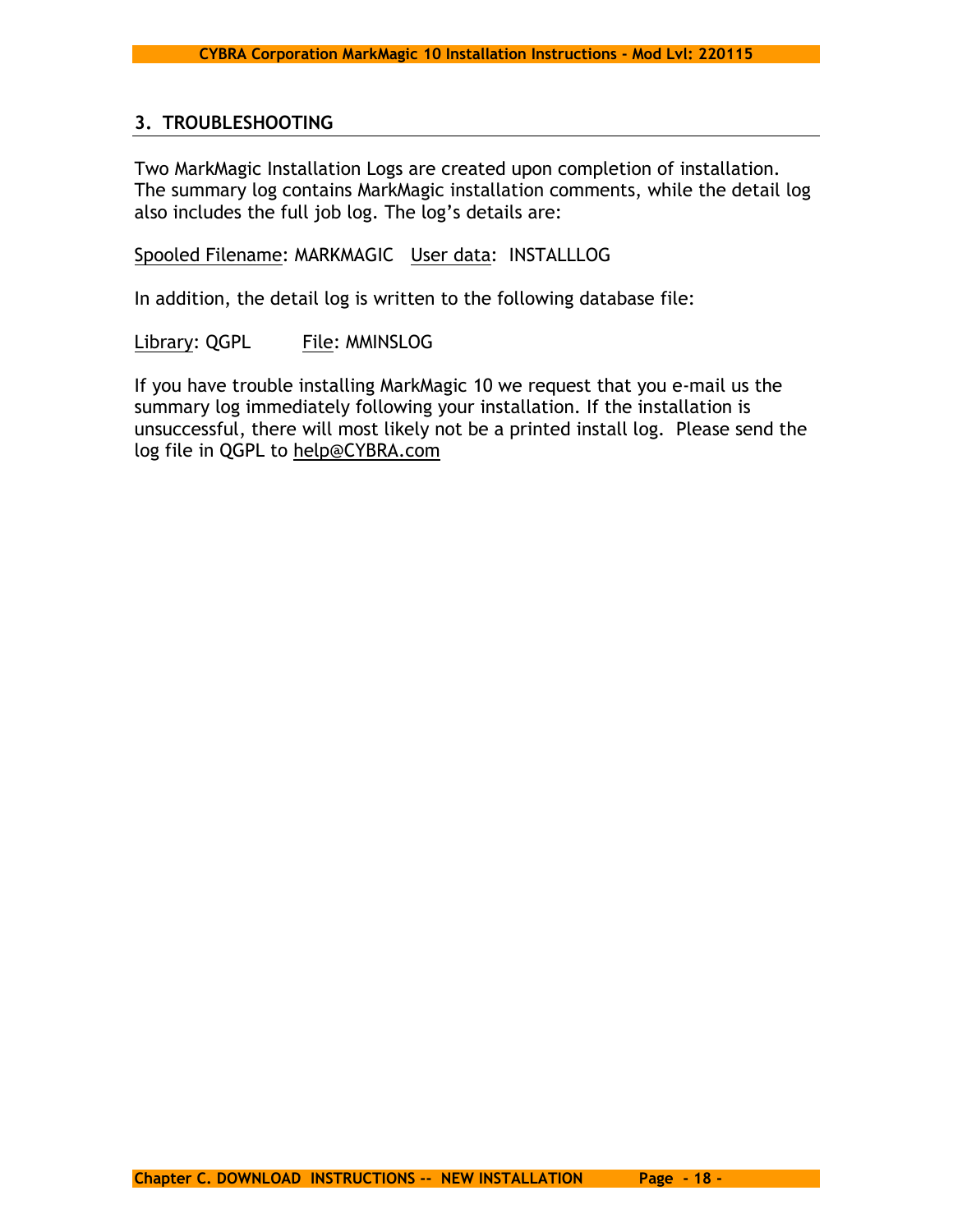## **D. DOWNLOAD INSTRUCTIONS - UPGRADE**

## <span id="page-18-1"></span><span id="page-18-0"></span>**1. BEFORE YOU BEGIN**

UPGRADE NOTES:

- If you upgrade from MarkMagic V8.6 or V9.5 **to** V10.0, your formats will be available in both versions, in each of your user libraries. Any changes to formats or new formats created after the installation will have to be exported out of one version and imported into the other version.
- Although this situation is unlikely, it important to understand MarkMagic 10 will upgrade from the most recent MarkMagic version on your system, even if an older version is set as your system default. **Example**: If both 8.6 (MRKMAG80) and 9.5 (MRKMAG90) are installed and 8.6 is your \*SYSTEM default running your everyday production, MarkMagic will "see" 9.5 and upgrade any formats, jobs, graphics, and monitors found in 9.5. *Note:* renaming or deleting MRKMAG90 in this scenario will **not** force the upgrade of your 8.6 objects. In other words, the upgrade program does not allow a user to "skip over" a version. Please use the MRKMAG80/WRKMMVSN or MRKMAG90/WRKMMVSN command to help determine if multiple MarkMagic versions are installed and which is the most recent (more WRKMMVSN details can be found later in this section).

Do **not** remove or rename the MarkMagic product library MRKMAG80, MRKMAG90, or any MarkMagic User Libraries (MRKMAGDTA, etc.). The installation process will convert your existing formats to the new version.

Before installing your new version, make sure that:

- No one has the MarkMagic library (MRKMAG80 or MRKMAG90) or the MarkMagic User library (MRKMAGDTA) in his or her library list, and also make sure that no one is working with MarkMagic or JMagic. For example, to see if someone is using MarkMagic sign on with \*SECOFR authority and enter **WRKOBJLCK OBJ(MRKMAG***xx***) OBJTYPE(\*LIB)**. Also, enter the Work with Active Jobs (WRKACTJOB) command on an OS/400 command line. Look at the column "Function" for CMD-STRMRKMAG.
- The MarkMagic library (MRKMAGDTA) is not locked. To see if the MarkMagic User library files are "locked," enter the Work with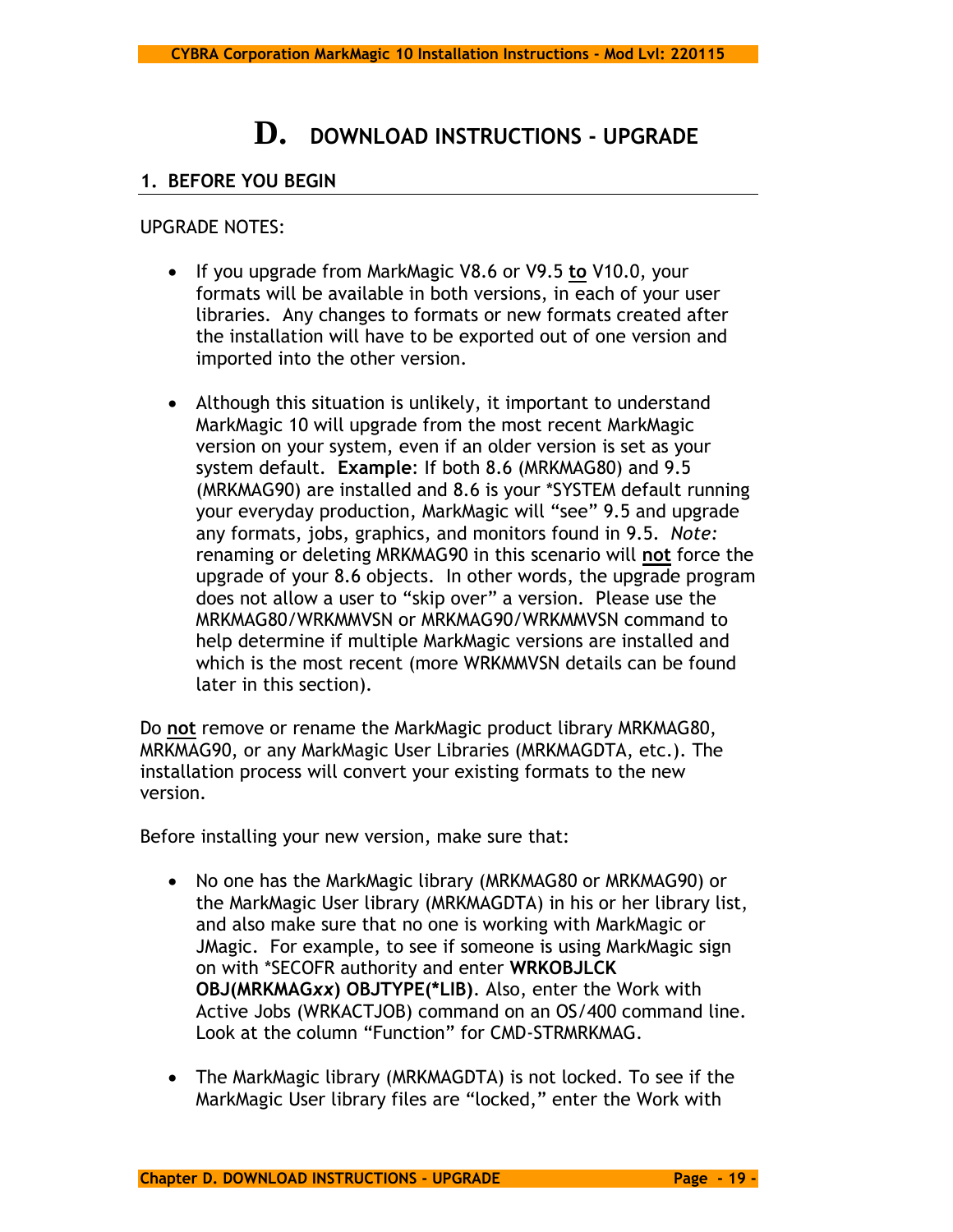Object Locks (**WRKOBJLCK OBJ(DEVPF***xx***) OBJTYPE(\*FILE)**) command on the AS/400 command line, and press F4. Type DEVPFxx for the object name, MRKMAGDTA for the library, and \*FILE for the object type, and press ENTER. Look at the column "Users" to see who is working with MarkMagic. Ask them to sign off the system in order to release the MarkMagic libraries and files.

• If you are upgrading from MarkMagic 8 or 9 and using the MarkMagic Monitor Option, please make sure to end your monitor before upgrading.

Type: **CALL PGM(MRKMAG80/ENDMONPGM) PARM(' ')**, and press Enter to end the MarkMagic 8 print monitor (use MRKMAG90 to end MarkMagic 9)

- o Note: Remember to start Print Monitor again in the desired version of MarkMagic after the upgrade
- If you are upgrading from MarkMagic 8 or 9 and using the persistent MM\_JVMSRV java virtual machine feature, please make sure to end the subsystem before upgrading. Type: **MRKMAG80/ENDMMJVM** and press Enter to end the JVM subsystem (use MRKMAG90 to end it in MarkMagic 9)
	- o Note: Remember to start JVM subsystem again in the desired version of MarkMagic after the upgrade.
- We recommend that you save your MarkMagic libraries (MRKMAG80, or MRKMAG90, and MRKMAGDTA) and User libraries prior to installation.
- Click on the appropriate MarkMagic 10 link to download. If you are prompted to open or save the MarkMagic100\_220115.zip file, save it to a temporary directory on your PC.
- Once the download is complete, find the downloaded file and extract the zip file contents. The enclosed file will have an .EXE extension. Double click on the icon to begin the MarkMagic 10 InstallAnywhere installation process.

| InstallAnywhere |                                         |        |
|-----------------|-----------------------------------------|--------|
| <b>D</b>        | InstallAnywhere is preparing to install |        |
|                 |                                         |        |
|                 | 30%                                     |        |
|                 |                                         | Cancel |
|                 |                                         |        |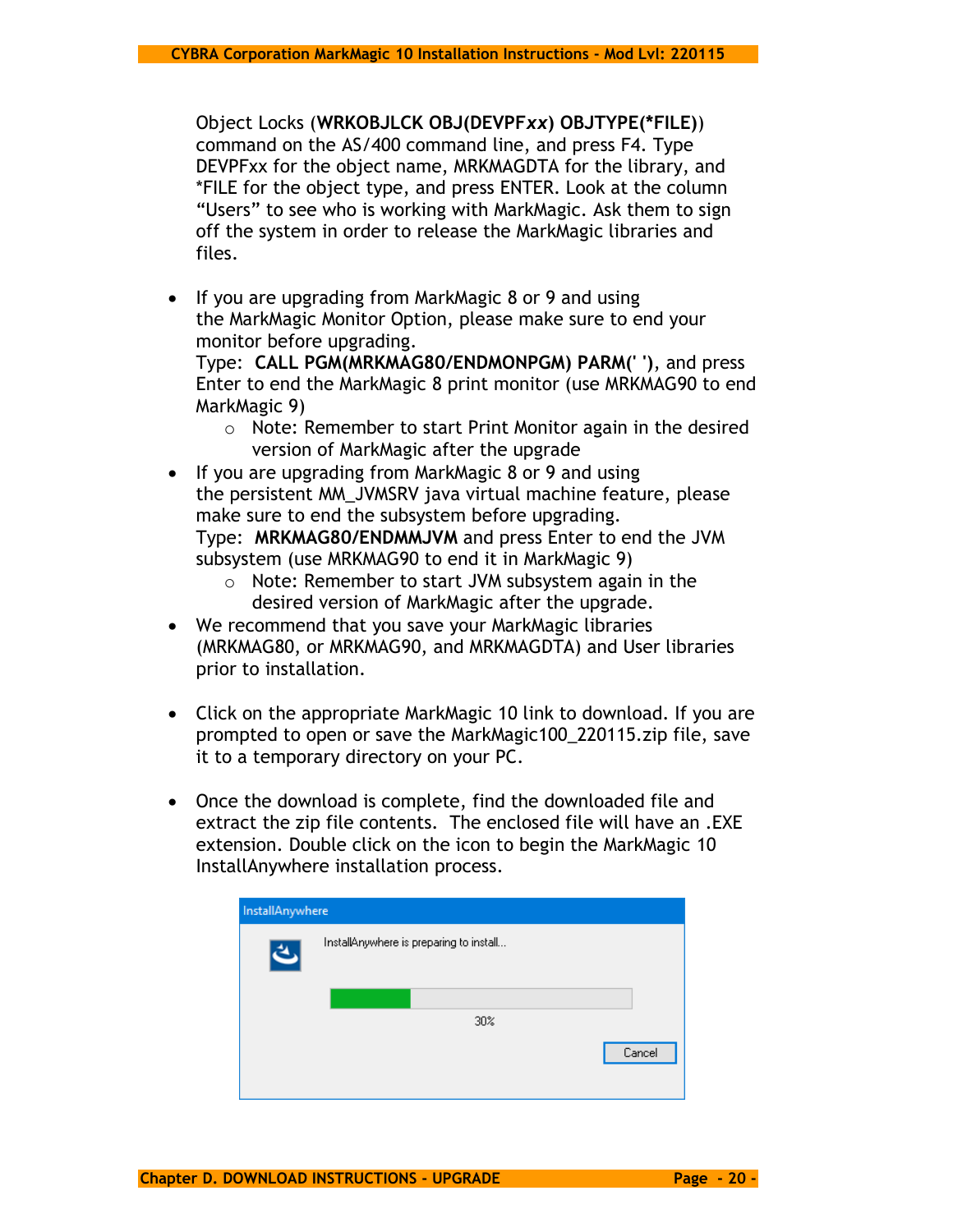- Make sure any firewalls that you may have installed do not block the install, and also confirm that FTP is configured and running on your System i.
- Follow the MarkMagic 10 installation prompts by clicking "Next"



• You will reach the "MarkMagic 10 IBM i Installer" window. There you enter the name or IP address of the CPU on which you would like to install MarkMagic 10. Also enter your iSeries user id and password (we recommend your ID have QSECOFR authority). Then click "Next".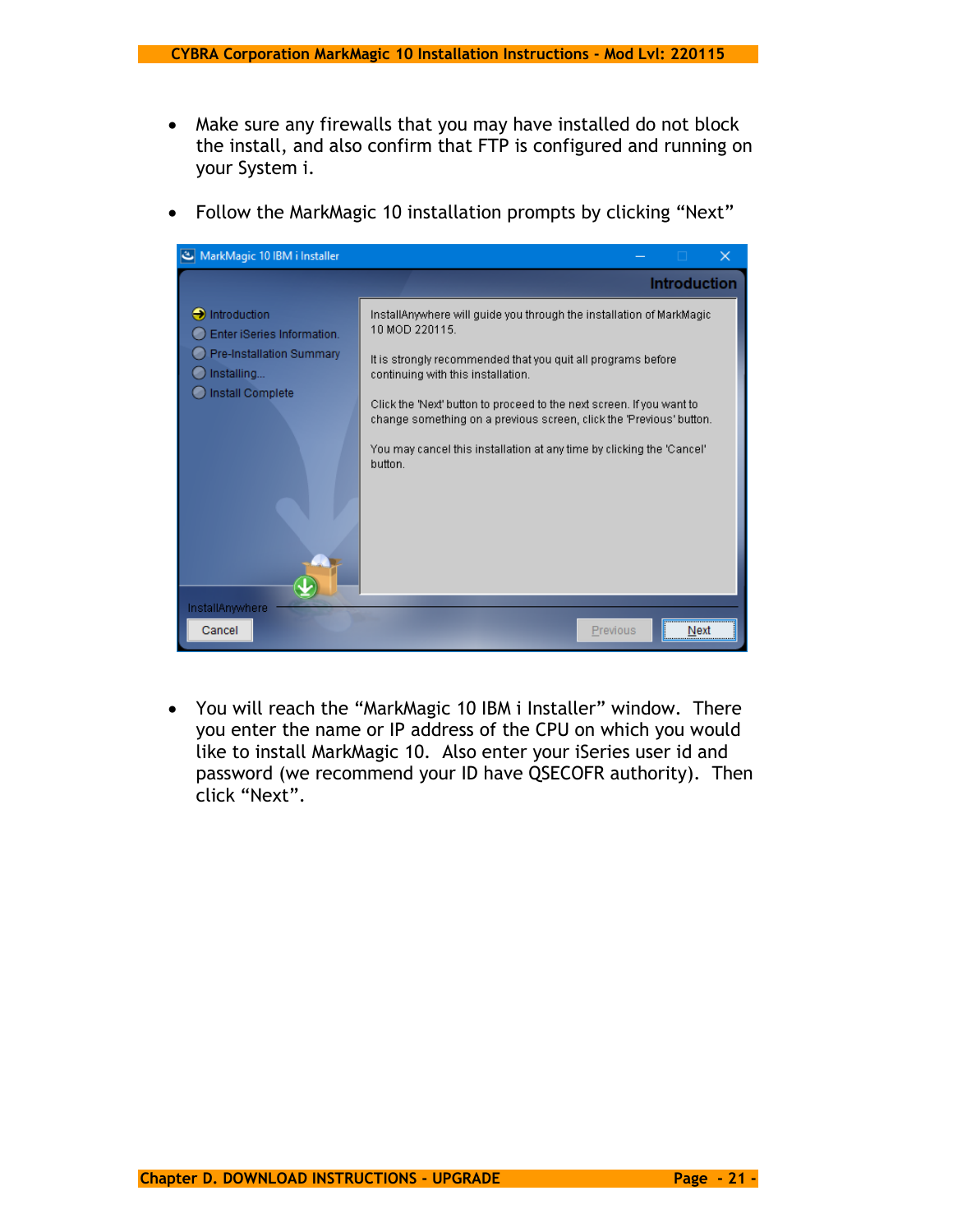

• You will be presented with the "Pre-Installation Summary". Click Install.



• When the MarkMagic 10 process is completed, you will have a library named MM10TEMP on the System i. At this point you can restart your Windows Firewall, if applicable.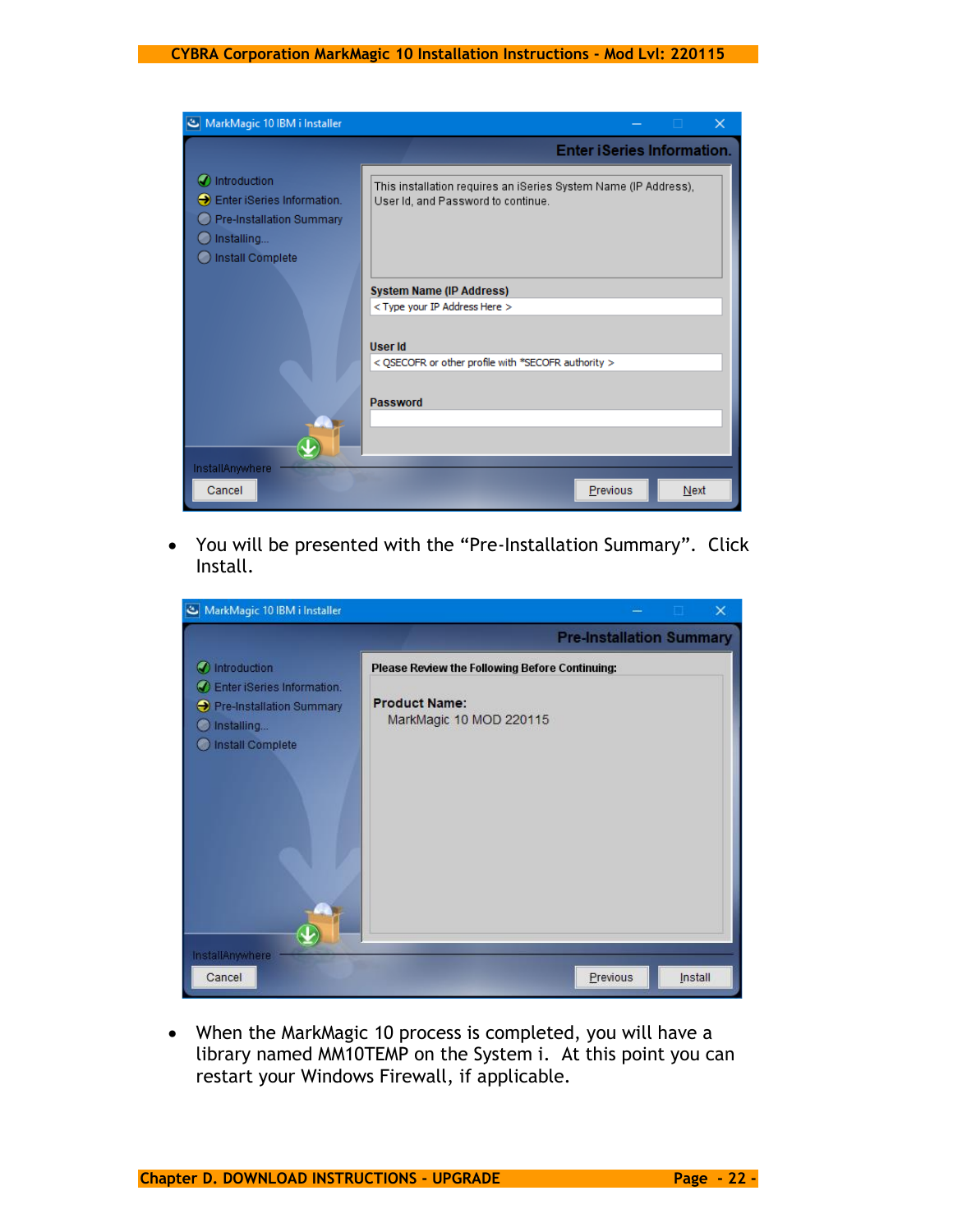

## <span id="page-22-0"></span>**2. INSTALLATION**

Sign on to a new session as **QSECOFR**, confirm both QTEMP and QGPL are on your library list and then enter the following command:

#### **MM10TEMP/INSTALL**

If you are upgrading from a previous version, you will get the following message: *MarkMagic is about to be updated from a previous version*. During the upgrade the following messages will be displayed:

- Your existing version of MarkMagic is about to be upgraded. Enter C to cancel or G to continue the upgrade (C G)

- MarkMagic is about to be upgraded from a previous version. Which version should be the system wide default (9.5, 10.0) (We recommend that you choose your current production version and test MarkMagic 10 based off \*SESSION or \*USER version control. Once satisfied with MarkMagic 10, the system version can be changed. See WRKMMVSN and SETMMVSN later in this section for more information on version control.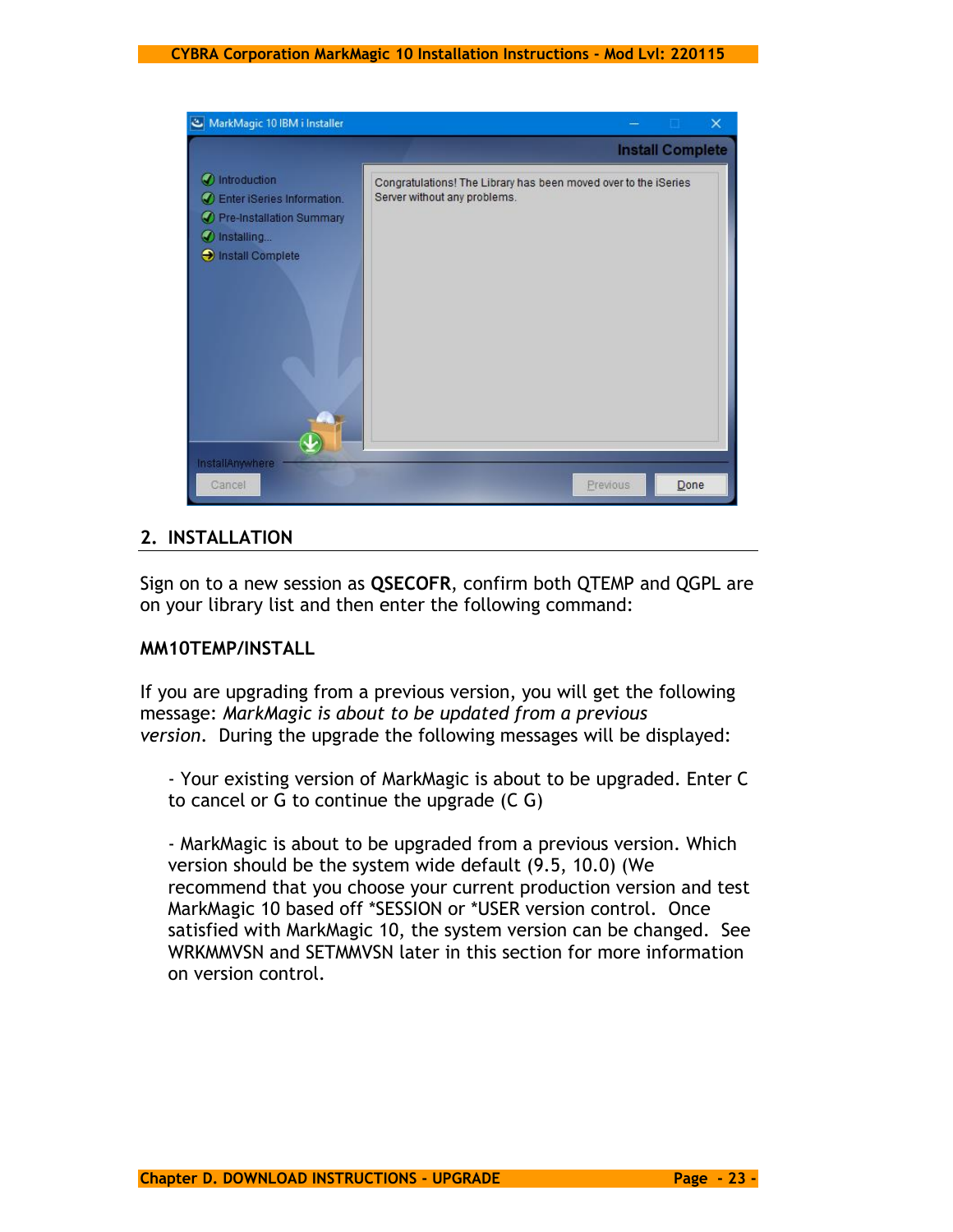|         | Set MarkMagic Parameters        |                                                                                                |                     |             |                                  |  |  |  |  |
|---------|---------------------------------|------------------------------------------------------------------------------------------------|---------------------|-------------|----------------------------------|--|--|--|--|
|         | Date: 2/23/22<br>Time: 10:21:51 | CPU model type: 41A<br>CPU serial num: 7892C60<br>Processor group: P05<br>Logical partitn: 003 |                     |             | Version: 10.0<br>Mod lvl: 220115 |  |  |  |  |
|         | Type choices, press Enter.      |                                                                                                |                     |             |                                  |  |  |  |  |
|         | Printer device types *ALL       |                                                                                                |                     | F4 for list |                                  |  |  |  |  |
| F3=Exit | F5=Refresh                      | F8=Product Keys                                                                                | F10=Prod Key Detail |             | More<br>F12=Cancel               |  |  |  |  |

Towards the end of the installation process, you will see the Set MarkMagic Parameters screen. Add any additional device types or **\*ALL** to test with all available device types.

**Press F8 to Set MarkMagic product keys** (Call your account manager or CYBRA Sales at 914-963-6600 Option 3) for a MarkMagic 10 rental key. The Default 45 day Labels Runtime (Print Only) product key is enabled if no product key is entered.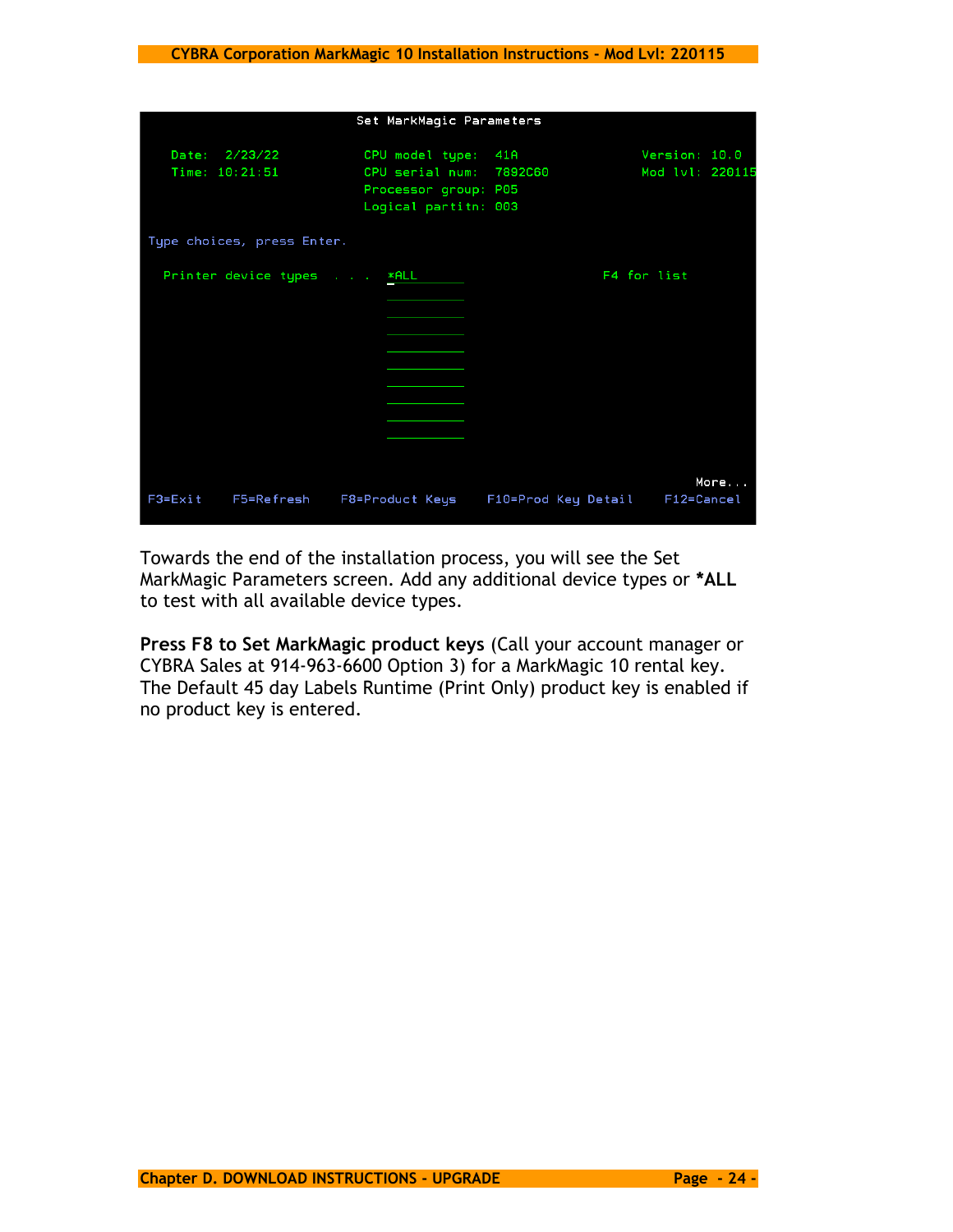|                                    |       | Set MarkMagic Product keys       |    |      |         |            |
|------------------------------------|-------|----------------------------------|----|------|---------|------------|
| 2/23/22<br>Date:<br>Time: 10:22:23 |       | Version: 10.0<br>Mod lvl: 220115 |    |      |         |            |
| Type choices, press Enter.         |       |                                  |    |      |         |            |
|                                    |       | Expiration                       |    |      | Maximum | Maximum    |
| Product keys                       |       | (mm/dd/gy)                       |    | LPAR | Users   | Printers   |
| 33872<br>08888<br>07BC0<br>1.      | 99401 | 02<br>05                         | 22 | з    | 999999  | 999999     |
|                                    |       | 00<br>00                         | 00 | Θ    | Ð       | Θ          |
|                                    |       | 00<br>00                         | 00 | 0    | Θ       | Θ          |
|                                    |       | 00<br>00                         | 00 | 0    | Θ       | 0          |
|                                    |       | 00<br>00                         | 00 | 0    | Θ       | 0          |
|                                    |       | 00<br>00                         | 00 | 0    | Θ       | Θ          |
|                                    |       | 00<br>00                         | 00 | 0    | Θ       | Θ          |
|                                    |       | 00<br>00                         | 00 | 0    | Θ       | Θ          |
|                                    |       | 00<br>00                         | 00 | 0    | Θ       | Θ          |
|                                    |       | 00<br>00                         | 00 | Θ    | Θ       | Θ          |
| F5=Refresh<br>F3=Exit              |       | F8=Work with license information |    |      |         | F12=Cancel |

The rental key you will be given will enable ALL MarkMagic features. Customers who receive permanent keys will require multiple product keys to activate the following MarkMagic 10 optional features:

- Print Monitor Option
- PDF Fax & Email Option
- Laser Printer 2D Option
- RFID Printing Option (Quick Comply)
- FormWeaver Option
- PrintTransformer Option
	- o Essentials
- On Demand Option

Once the installation is complete, **please sign off** your QSECOFR session to close and deallocate any open files. We recommend you sign back on and confirm your default MarkMagic version selection by entering MRKMAG100/WRKMMVSN and checking the "Current System Version" before you begin using your new version.

## **SETTING MARKMAGIC VERSIONS:**

The Work MarkMagic Version command displays current system and user version settings and is the preferred method to switch the active version based on user and \*SYSTEM. To use this command, type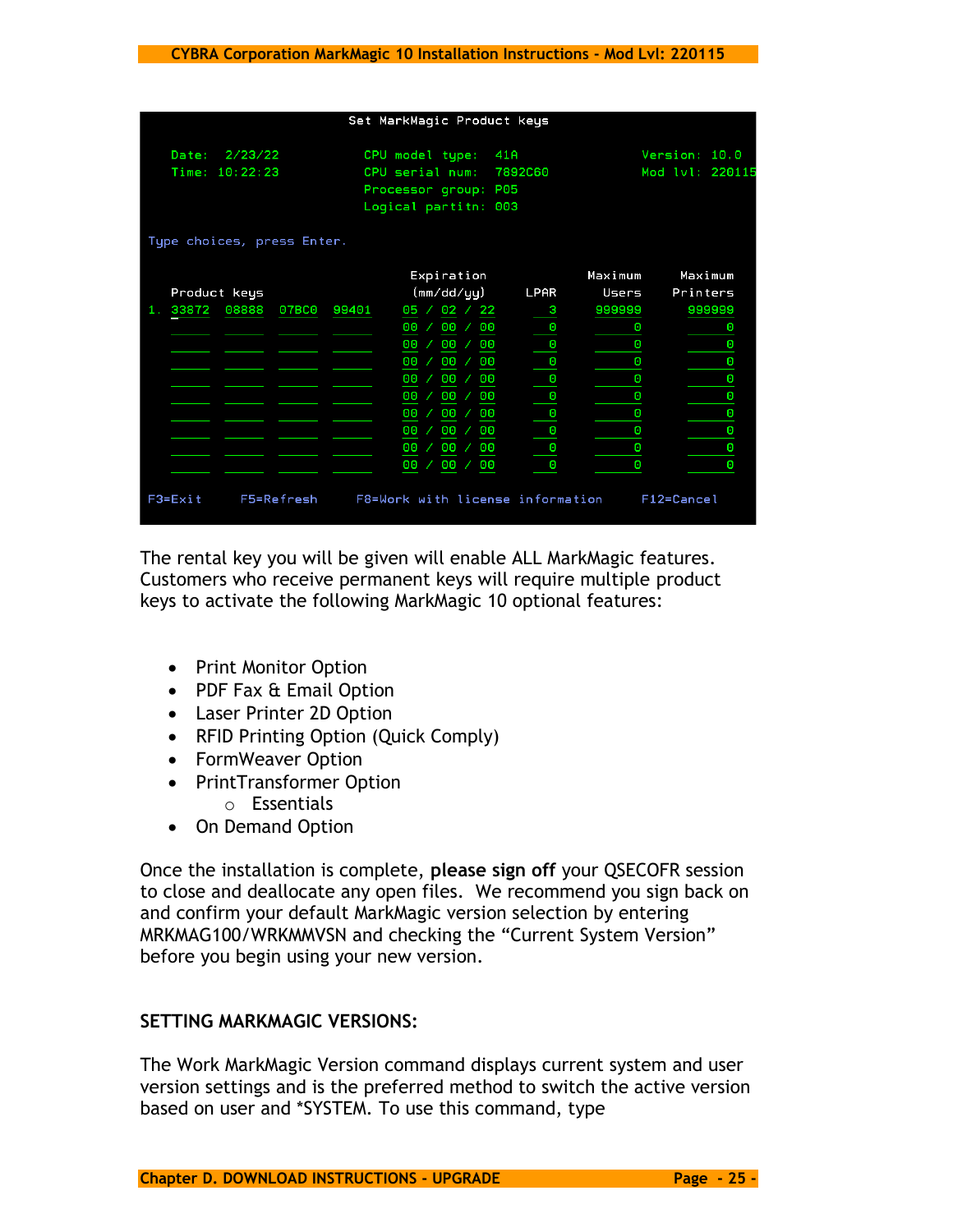**MRKMAG100/WRKMMVSN** and press Enter. Note: \*SECOFR authority is required to change other User and system default settings.

The Set MarkMagic Version command is an alternate method to switch the active version based on user, session, or system wide. To use this command, type **MRKMAG100/SETMMVSN** and press F4. The SETMMVSN command settings are referred to by the system for all non-qualified calls to MarkMagic. Note: \*SECOFR authority is required to change other User and system default settings.

## **Note:**

- SESSION version overrides are controlled by a data area in QTEMP and only work for interactive jobs. Any print job submitted to batch will default back to either the \*SYSTEM or \*USER version override.
- USER version overrides are controlled by a data area in MRKMAGUSRP. \*USER overrides will not be found if a CHGJOB was issued and the user was changed or the user was changed in the SBMJOB command.

When starting MarkMagic via the STRMRKMAG command, you can override the default version. Type STRMRKMAG and press F4. Select a version and press Enter

## **TO REVERT TO A PREVIOUS MOD LEVEL:**

The installation program does not delete your previous libraries; they are renamed and saved in SAVF format. If, after installation, you wish to revert back to your previous modification level, contact CYBRA Support for assistance in restoring the following saved libraries.

Note: During the MarkMagic 10 upgrade, programs in your older MarkMagic version (MRKMAG80 or MRKMAG90) are replaced with newer programs that allow MarkMagic 10 to run side by side with 8.6 and/or 9.5. A copy of the original MRKMAG80 or MRKMAG90 programs, depending on which version you upgraded from, are saved to a SAVF in the production library (MRKMAG80 or MRKMAG90). The name of the file is MMxxyyyyyy where  $xx =$  production library number (80 or 90) and yyyyyy = the version 10 mod level you upgrade to (220115). These older programs can be restored to your live production library. Please contact [help@CYBRA.com](mailto:help@CYBRA.com) or 914-963-6600 option 4 for assistance.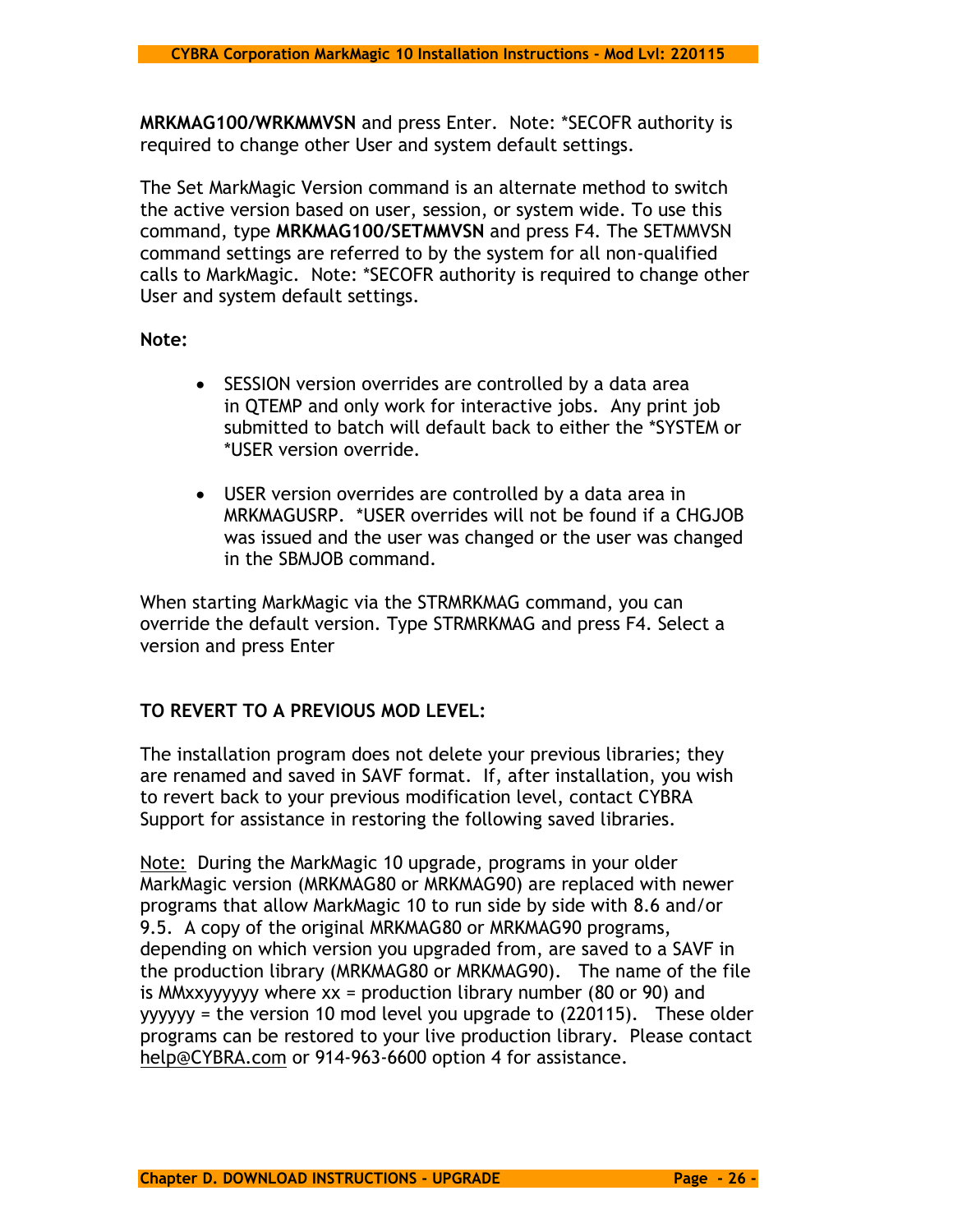## <span id="page-26-0"></span>**3. TROUBLESHOOTING**

Two MarkMagic Installation Logs are created upon completion of installation. The summary log contains MarkMagic installation comments, while the detail log also includes the full job log. The log's details are: Spooled Filename: MARKMAGIC User data: INSTALLLOG

In addition, the detail log is written to the following database file: Library: QGPL File: MMINSLOG

If you have trouble installing MarkMagic 10 we request that you e-mail us the summary log immediately following your installation. If the installation is unsuccessful, there will most likely not be a printed install log. Please send the log file in QGPL to [help@CYBRA.com](mailto:help@CYBRA.com)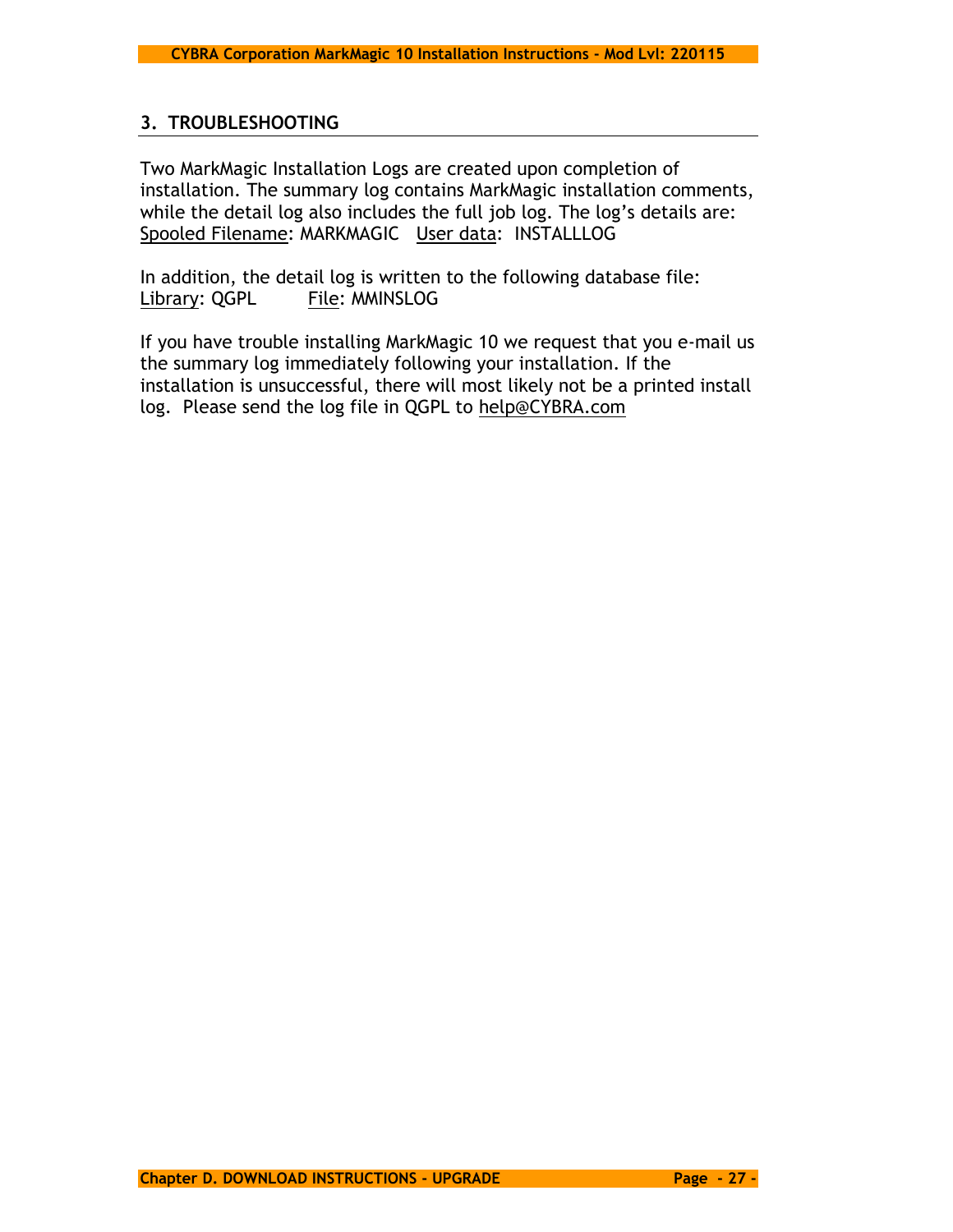## **E. JMAGIC INSTALLATION**

## <span id="page-27-1"></span><span id="page-27-0"></span>**1. BEFORE YOU BEGIN**

To load JMagic 10 on *any* PC running Windows7, Win8 and Win10.

Minimum Hardware Requirements:

| Processor               | 1.5 GHz Intel Pentium IV, or higher |  |  |
|-------------------------|-------------------------------------|--|--|
| Display                 | SVGA, 1152x864 (recommended         |  |  |
|                         | minimum resolution)                 |  |  |
| Memory requirements     | 1 GB RAM                            |  |  |
| Disk space requirements | 150 MB for JMagic                   |  |  |
|                         | 70 MB for Java Virtual Machine      |  |  |

Note: To use JMagic 10, MarkMagic V10 must be active on the System i.

## <span id="page-27-2"></span>**2. INSTALLATION**

Download JMagic10\_220115.zip from our website and extract the enclosed file to a temporary subdirectory.

Double click the file JMagic10\_220115.exe to launch the JMagic InstallShield Wizard and follow the prompts. We recommend the "Typical" installation which installs the JMagic10 application.

| UMagic 10.0               |                               | $\overline{\mathbf{x}}$<br>$=$<br>$\Box$ |
|---------------------------|-------------------------------|------------------------------------------|
|                           |                               | <b>Choose Features</b>                   |
|                           | <b>Install Set</b><br>Typical | ▼                                        |
| JMagic                    | JMagic 10.0<br>               | ▲                                        |
|                           |                               | ۰                                        |
|                           | Description                   |                                          |
|                           | This installs JMagic 10.0     |                                          |
|                           |                               |                                          |
| InstallAnywhere<br>Cancel | Previous                      | <b>Next</b>                              |

The wizard will prompt you to select an existing subdirectory, or create a default product destination subdirectory, for example: *"X":\Program Files\CYBRA Corporation\Jmagic10.* (Where "X" is your drive letter) as well as the Follow the steps to complete the installation.